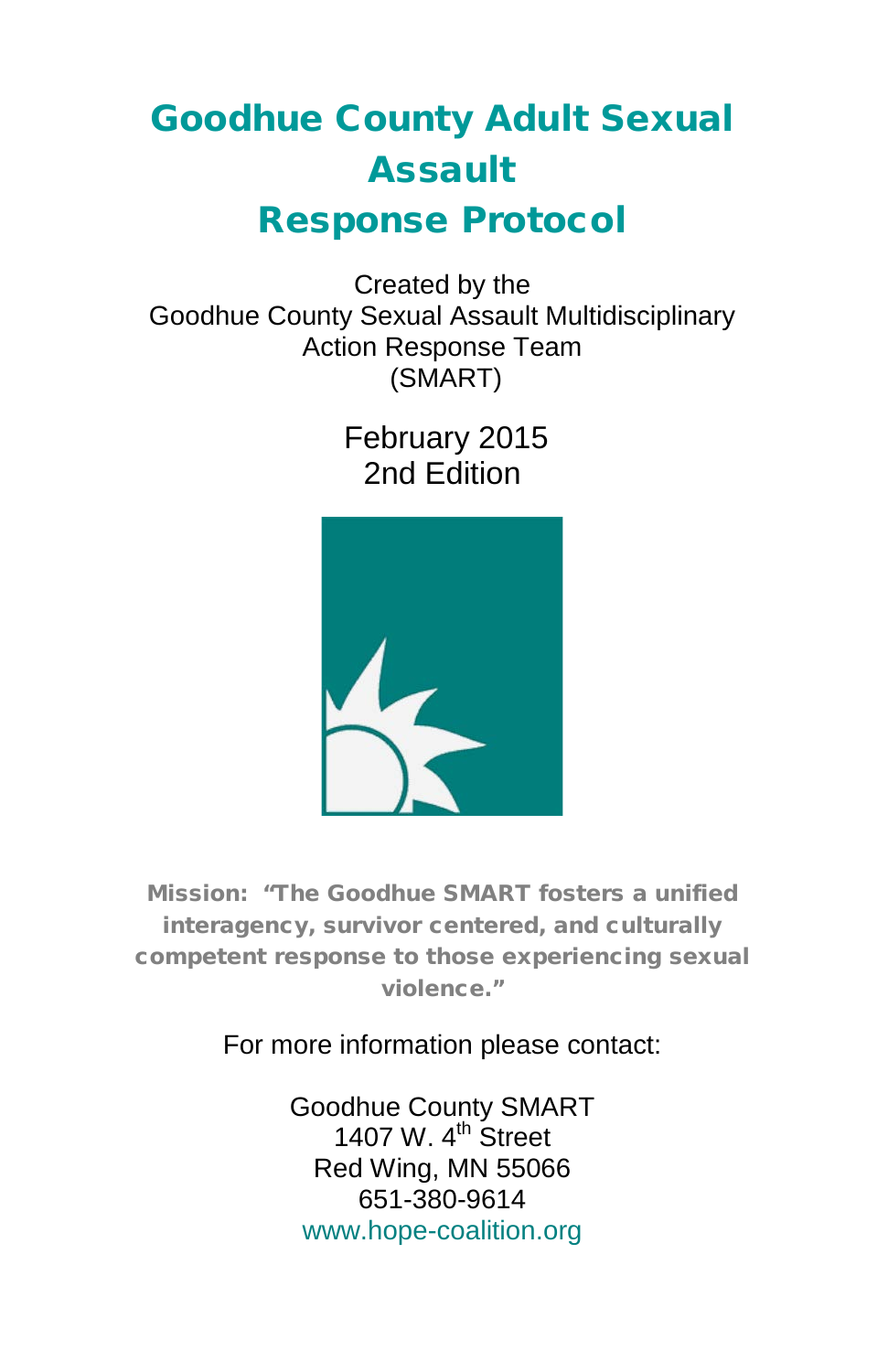# Contents

<span id="page-1-0"></span>

| Advocacy with Community Agencies  12            |  |
|-------------------------------------------------|--|
|                                                 |  |
|                                                 |  |
|                                                 |  |
|                                                 |  |
| Investigator/Primary Investigating Officer 16   |  |
|                                                 |  |
| Anonymous Reporting at Medical Facility  17     |  |
|                                                 |  |
|                                                 |  |
|                                                 |  |
|                                                 |  |
| When patient presents at medical facility  20   |  |
| Guidelines: Criteria for Medical Facilities  21 |  |
|                                                 |  |
|                                                 |  |
|                                                 |  |
|                                                 |  |
|                                                 |  |
|                                                 |  |
| S/V Anonymous Report Information Card  25       |  |
|                                                 |  |
|                                                 |  |
|                                                 |  |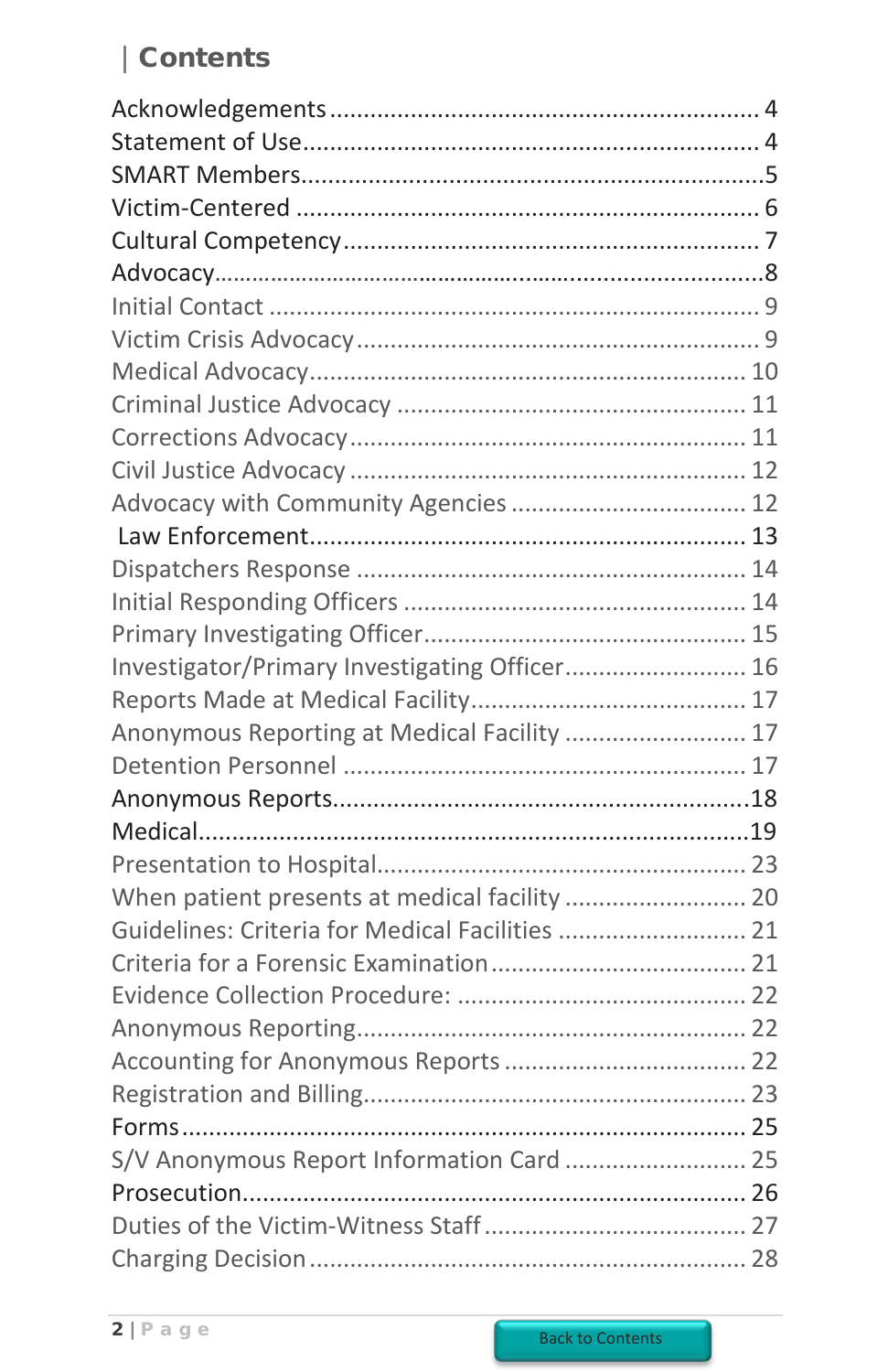# | Contents

| Guilty Pleas, Jury Verdicts, and Pre-Sentence Procedures33 |  |
|------------------------------------------------------------|--|
|                                                            |  |
|                                                            |  |
|                                                            |  |
|                                                            |  |
|                                                            |  |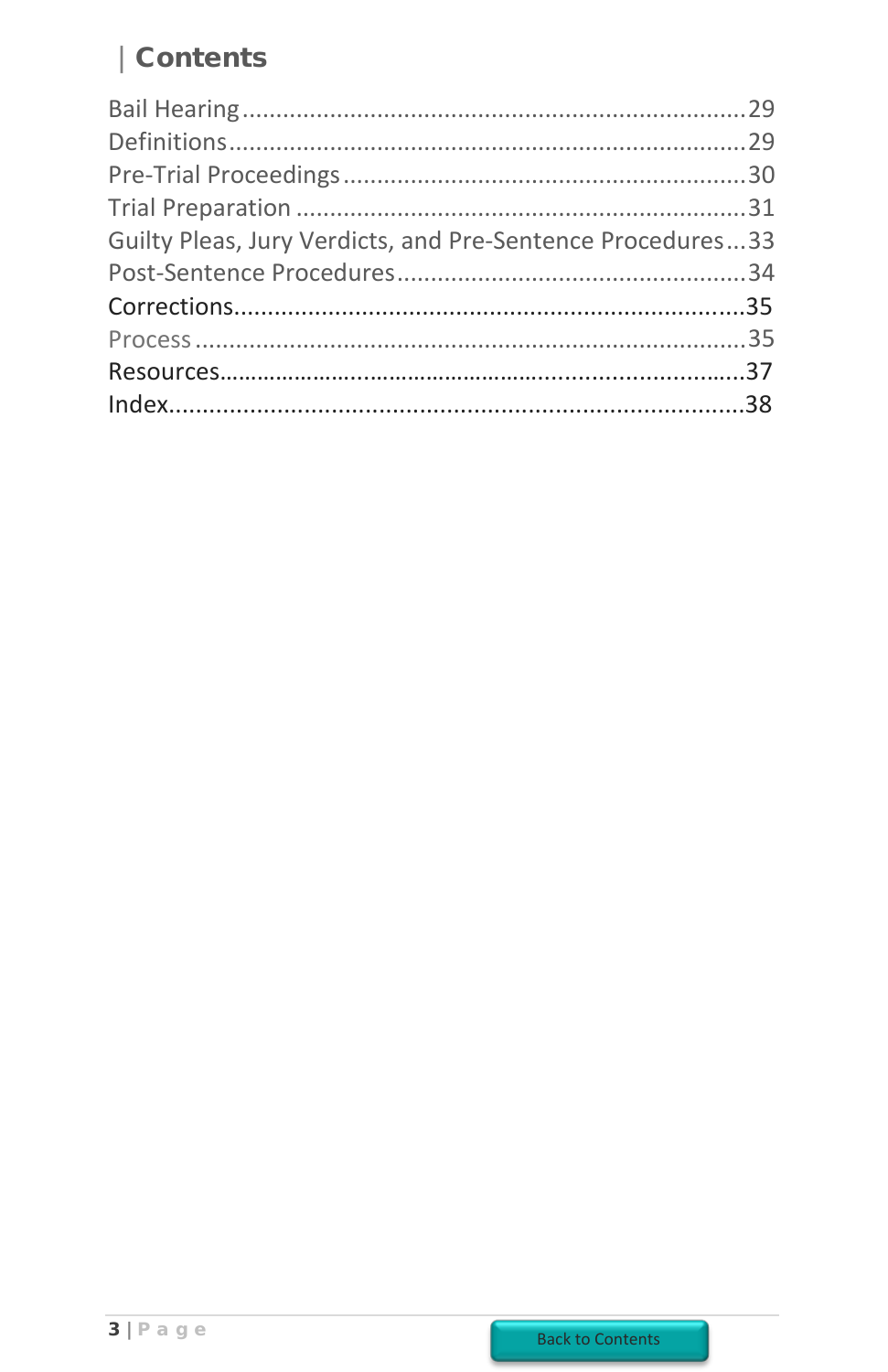## Acknowledgements/Statement of Use

#### **Acknowledgements**

<span id="page-3-0"></span>"This project was supported by Grant Nos. A-SMART-2014- HOPECOAL-00016 and A-SMART-2015-HOPECOAL-00007 awarded by the Office on Violence Against Women, U.S. Department of Justice. The opinions, findings, conclusions, and recommendations expressed in this publication/program/exhibition are those of the author(s) and do not necessarily represent the views of the Department of Justice, Office on Violence Against Women."

Some of the information provided in this publication is used with permission: *Cultural Competence* (in part) – Ramsey County Sexual Assault Protocol Team (SAPT), Anonymous Reporting Information (in part) – PAVSA, Duluth, MN, and Victim-Centered information – Sexual Violence Justice Institute

#### **Statement of Use**

<span id="page-3-1"></span>These guidelines are written to provide support to responding professionals when they assist victims of sexual violence. The agencies and their employees are not legally obligated to apply the responsibilities defined in this protocol. However, the purpose of the guidelines is to establish a system that provides for complete, consistent and ethical support, and reliable collection of forensic information and evidence. The intended outcome of writing these guidelines is that all responders will couple them with their existing guidelines to sustain a victim-centered program in Goodhue County. The use of these guidelines shall be consistent with existing federal, state and local laws. Crime victims do not have the right to sue if the guidelines of this protocol are not carried out exactly as they are outlined in this protocol.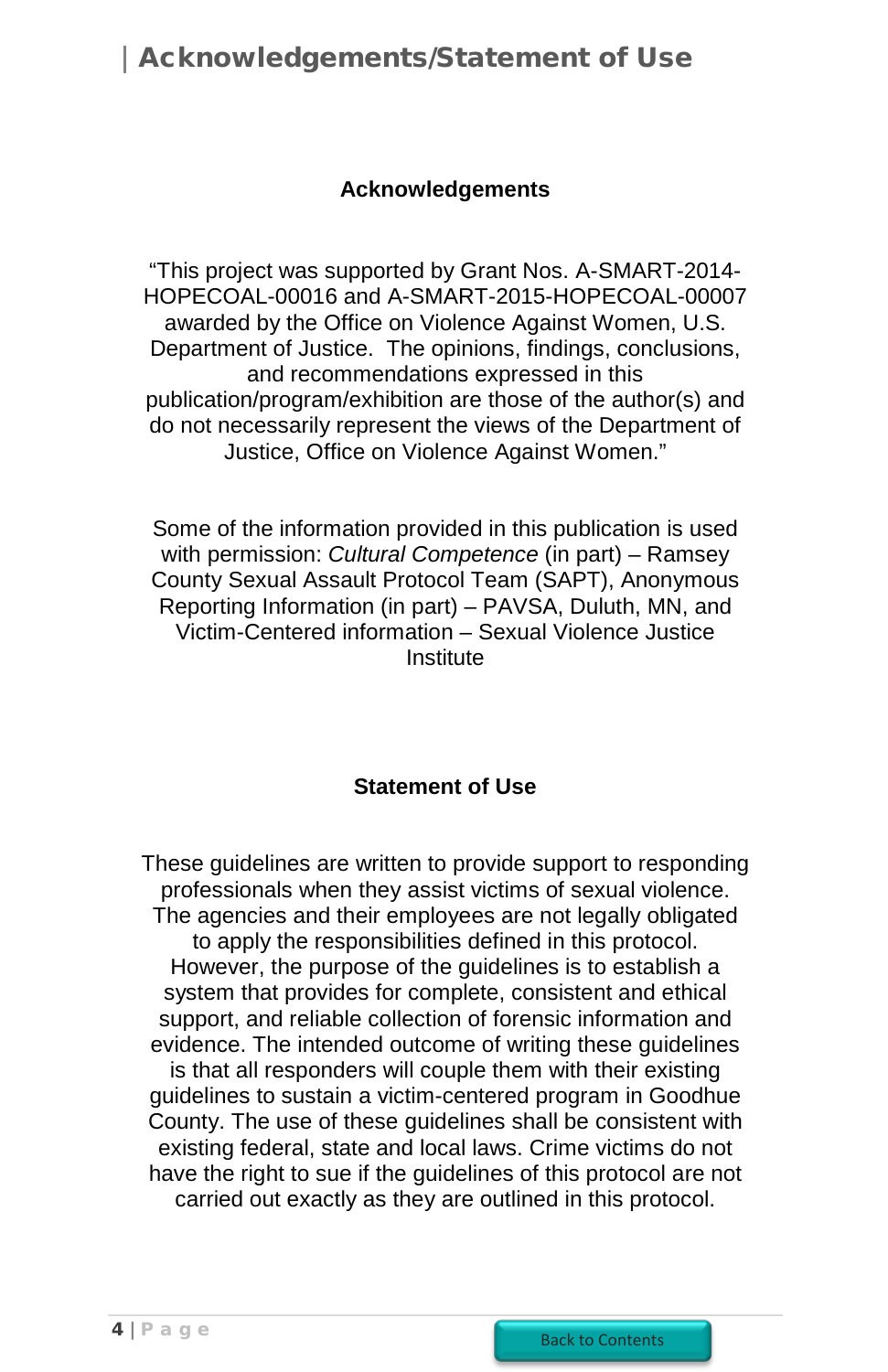## SMART Members

#### <span id="page-4-0"></span>**Current SMART Members as of January 2015**

Covered Bridge Family Resources [Andrea Smothers, MSW, LICSW](mailto:andreaatcbfr@hcinet.net)

Goodhue County Health and Human Services [Carol Ann Meyer, RN, PHN](mailto:carol-ann.meyer@co.goodhue.mn.us) Katie [Bystrom, Child Protection](mailto:katie.bystrom@co.goodhue.mn.us)

Goodhue County Attorney's Office [Erin Kuester, Prosecutor](mailto:erin.l.kuester@co.goodhue.mn.us)

Goodhue County Sheriff's Department [Pat Thompson, Captain](mailto:pat.thompson@co.goodhue.mn.us)

HOPE Coalition

[Kris Kvols, Executive Director](mailto:kkvols@hope-coalition.org) [Laura McDonough, Sexual Assault Advocate](mailto:lmcdonough@hope-coalition.org) [Susan Draves, Sexual Assault Advocate](mailto:sdraves@hope-coalition.org)

Lake City Police Department [Bill Weist, Sargent](mailto:bweist@lakecitypd.org) [Cory Kubista, Chief of Police](mailto:ckubista@lakecitypd.org)

Mayo Clinic Health System-Red Wing [Jane Gisslen, RN, MSN, CCRN, CEN](mailto:gisslen.jane@mayo.edu) [Katie Kuhl, RN](mailto:kuhl.kathleen@mayo.edu) [Teri Johnson, LSW](mailto:johnson.teri@mayo.edu)

Minnesota Department of Corrections [Jenny McMahon, Probation and Parole Officer](mailto:jenny.r.mcmahon@state.mn.us)

Red Wing Police Department [Keegan Quinn, Investigator](mailto:keegan.quinn@ci.red-wing.mn.us) [Tom Rikli, Investigator](mailto:tom.rikli@ci.red-wing.mn.us)

Three Rivers Community Action [Colleen Hansen, LSW, Director of Family Advocacy](mailto:colleen.hansen@threeriverscap.org)  **[Services](mailto:colleen.hansen@threeriverscap.org)** 

Zumbrota Police Department [Gene Leifeld, Retired police](mailto:eleifeld@outlook.com) officer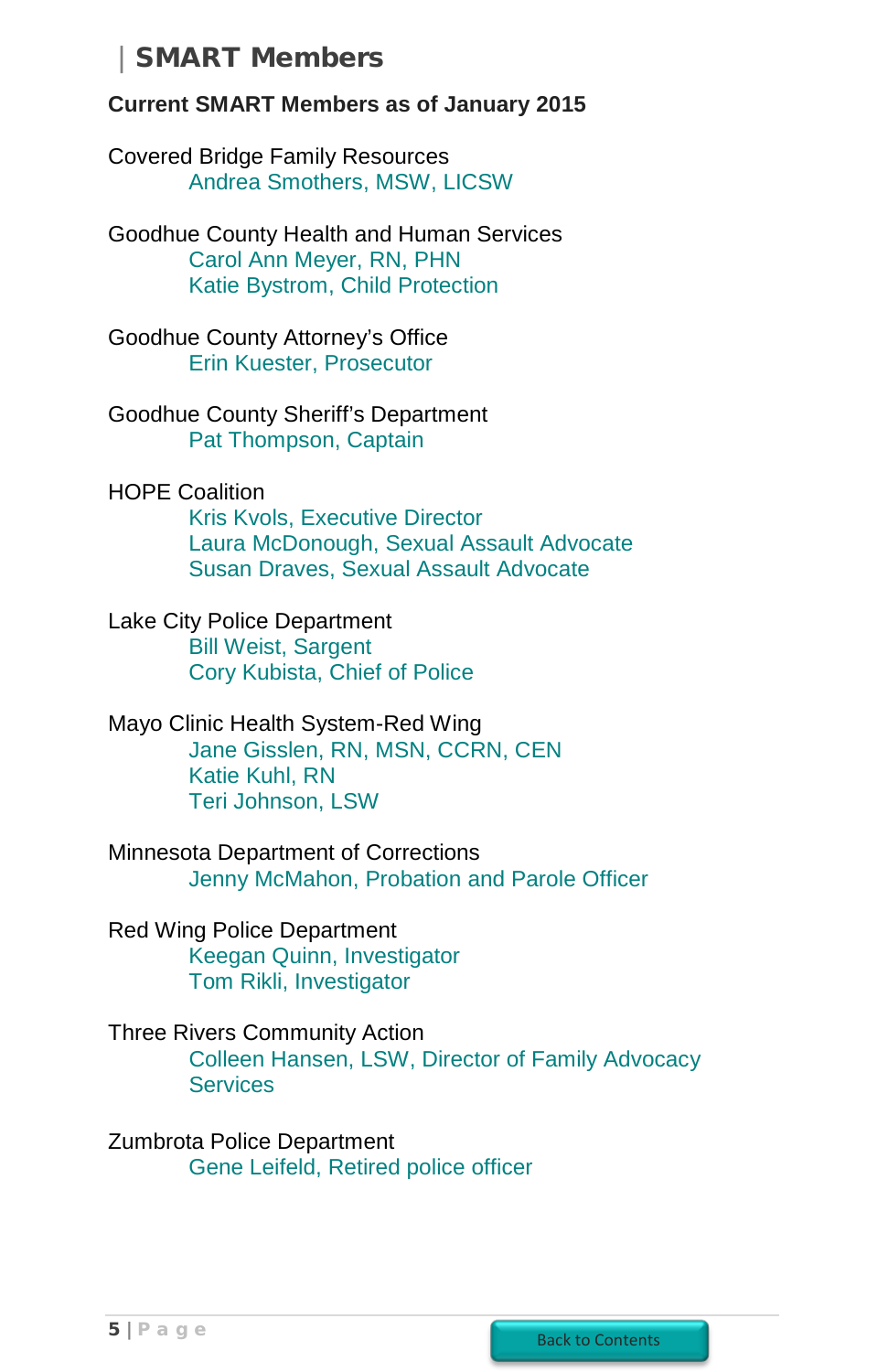# Victim-Centered

<span id="page-5-0"></span>The Goodhue County SMART is committed to developing and instilling in our own agencies and in the community, a victim-centered response to sexual violence. As each victim/survivor or case is unique are own responses need to be modified to suit the needs of the victim/survivor and provide the best possible service to them. Listed below are seven guidelines to establishing a victim-centered response.

#### • **Consider the victim first.**

The victim/survivor and their unique needs and abilities should be considered first.

#### • **Listen generously**.

Listen with belief; acknowledge the violation. Listen with patience; walk with survivors as they determine their own path. Listen with compassion; give voice to the victim's experience. Listen with faith; believe in the victim/survivors' resilience. Listen to understand the victim/survivor's own goals for safety, healing, and seeking justice. Listen generously to victim/survivors, colleagues, team members, community members to affect the change we seek. Create safe places for people to tell their stories.

#### • **Promote victim self-agency.**

An agent is "one that acts or has the power or authority to act." Promote victim self-agency by offering the support and information that victims/survivors need to act in their own best interest relative to the unique circumstances of their lives. For a victim/survivor in crisis, work to re-engage or increase their own coping abilities to the point decisionmaking is again possible. Engage, consult, and inform a victim/survivor about decisions that will affect her or him. Informed decision-making means the victim/survivor knows what could be gained or lost in the options available to him or her.

#### • **Coordinate and collaborate in the victim's interest.**

Coordinating disparate and fractured elements of a response can improve a victim/survivors' experience and lead to better cases. Coordinating primarily in the system's own interests can re-victimize victims/survivors and jeopardize case outcomes.

#### • **Ensure victim-safety.**

Ensure victim/survivors have the information, resources, and supports to be or move toward safety. This can include access to confidential services, privacy protections, access to legal remedies for protection, notification of an offender's release, and consideration of the unintended consequences to victim/survivors of the policy and procedural decisions we make.

#### • **Seek just solutions for all.**

Be honorable, fair, lawful, suitable, and free from bias.

#### • **Hold self and others accountable.**

Be able to explain and answer for our own actions and decisions. Ask others to do the same.

-Adapted from: "Becoming Victim-Centered," 2013, Sexual Violence Justice Institute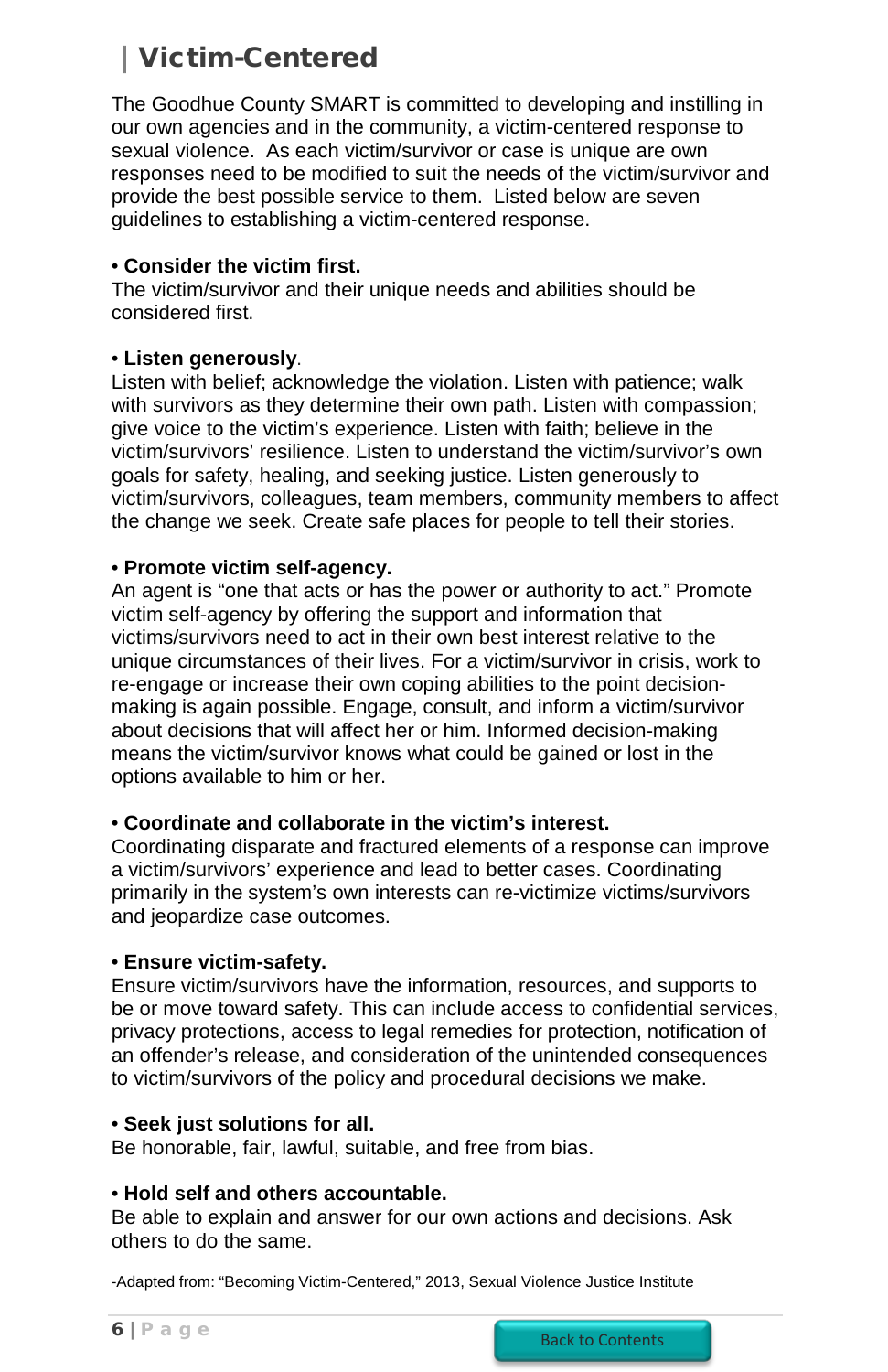# Cultural Competence

<span id="page-6-0"></span>Cultural competence results in an ability to work effectively with others through recognition and understanding of similarities and differences. This includes understanding that culture is defined as what we have learned about how to behave, think and feel. An individual's culture is transmitted from person to person and generation to generation, and affected by experience.

It is important to remember that even when people look or appear the same, there can be cultural differences, just as, when people look or appear different, there can be cultural similarities. Information presented below as a resource is by no means exhaustive, nor is it always accurate of all individuals within the grouping. The information exists to remind us of differences that may exist and thus encourage sensitivity and understanding, and discourage judgment and criticism. Our best tools in being culturally sensitive are openness, understanding, respect, and curiosity.

The Goodhue Co. SMART believes clear communication, given with interpersonal respect and in a culturally competent manner, is an integral part of a victim/survivor-centered support system for people who have experienced sexual violence.

Goodhue Co. SMART members recognize that providing support services requires education. An effective responder will apply the technical knowledge learned through education in a competent manner that generously considers the needs of the victim/survivor with sensitivity and understanding to create trust. The team also believes that educating our community professionals to develop cultural competence is necessary and should be a part of a sustainable program. Building trust enhances interpersonal communication and leads to using best practices.

As the Goodhue Co. SMART improves the county wide victim/survivorcentered support system, additional best practice recommendations will be developed. Goodhue County's cultural diversity is changing and strong; appropriately sensitive support responses need to be instituted. Until established, the Goodhue SMART recommends that responders seeking suggestions about sensitivity or cultural considerations in their methods refer to their own agency's policies and practices.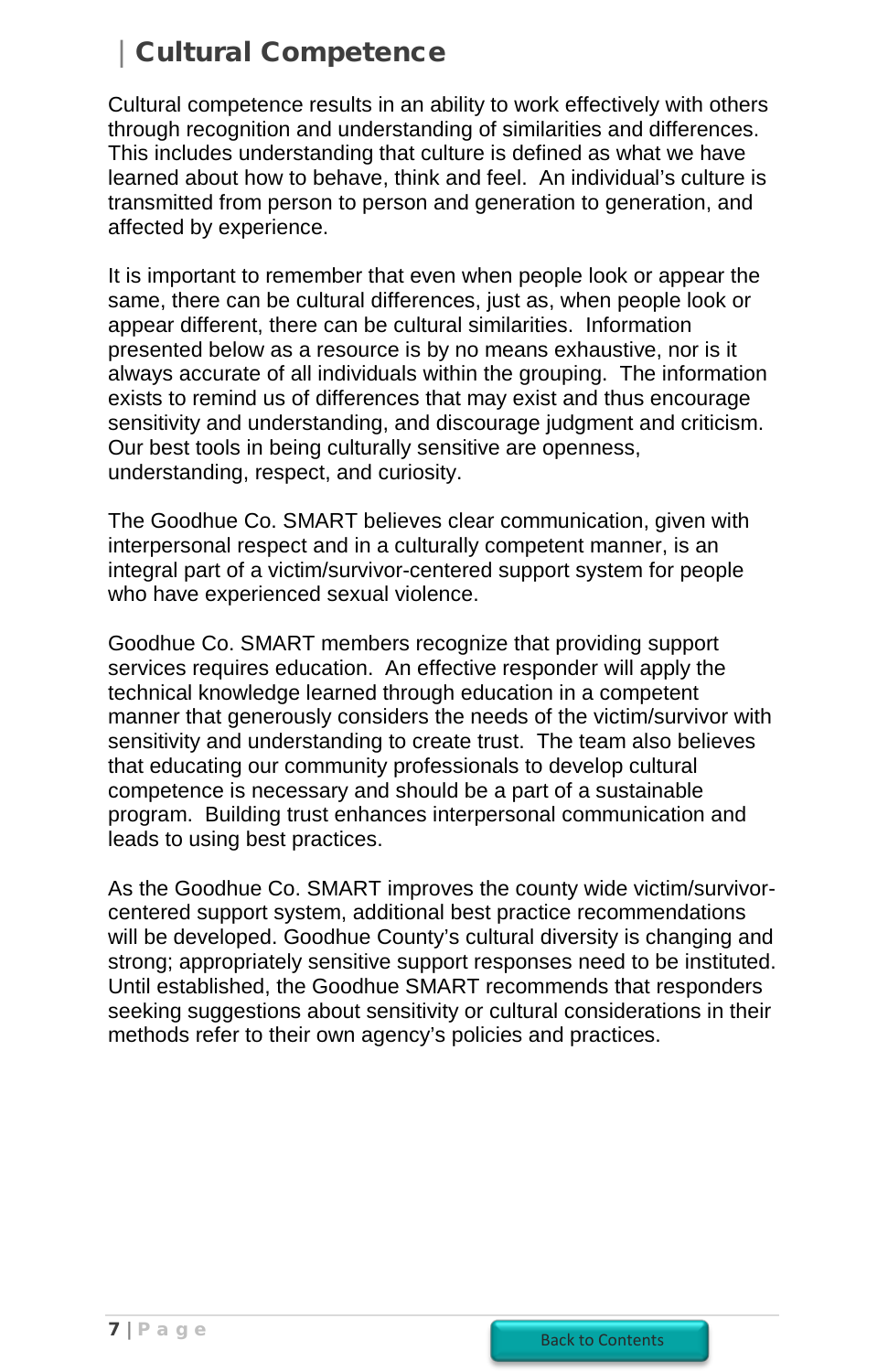# <span id="page-7-0"></span>Advocacy

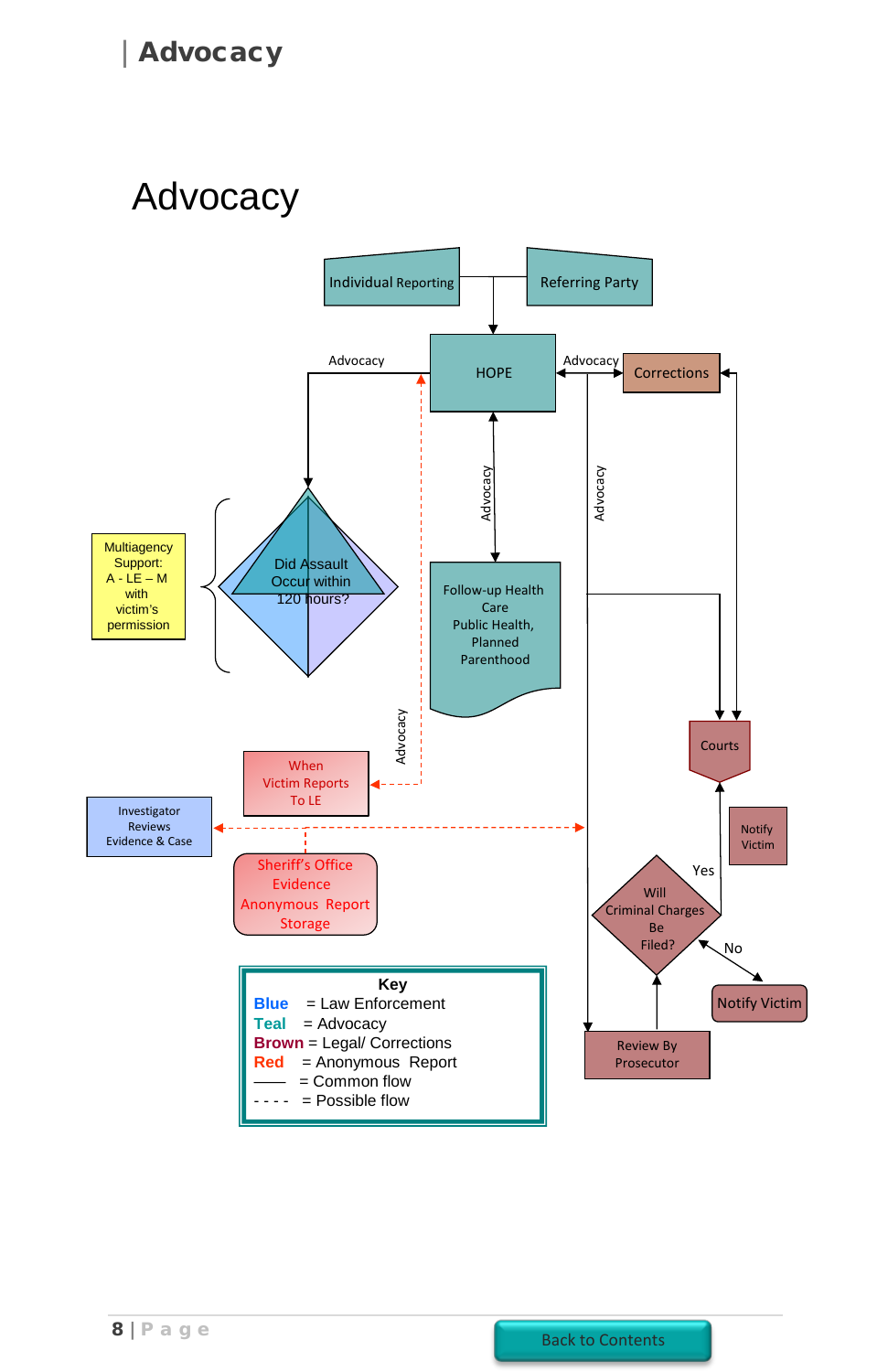<span id="page-8-1"></span>HOPE Coalition Sexual Assault Services will provide crisis services 24 hours per day through the support line (1-800-519-6690). Victims, professionals, and people looking for information are welcome to use the support line.

Calls are toll-free and confidential (except when mandated reporting is required). Upon receiving a call, the HOPE SA advocate may:

### <span id="page-8-0"></span>**Initial Contact**

- $\Box$  Give her or his first name and identify herself/himself as an advocate.
- $\Box$  Ask, "How may I help?" and identify and assess immediate needs
- $\Box$  Gather some basic information about the situation.
- Explain that HOPE services are free and confidential.
- $\Box$  Explain other HOPE services as case (assistance in filing Harassment Restraining Orders and Orders for Protection, support groups, resource library, support line, advocacy, etc.)

## **Victim Crisis Advocacy**

When working directly with a victim, in addition to providing the services listed above for all crisis calls, the advocate may:

- **Provide emotional support**
- $\Box$  Allow the victim to make informed decisions
- $\Box$  Inform the victim of her or his options for reporting the assault.
- $\Box$  Review with the victim her/his personal support system and encourage the victim to use their support.
- $\Box$  Help the victim develop a safety plan
- □ Provide HOPE contact information and offer to have HOPE follow up with the victim
- $\Box$  When appropriate, offer information about how to take the Victim Experience Survey and encourage the victim to participate
- <span id="page-8-2"></span> $\Box$  Inform the victim that you are available to accompany them during the criminal justice process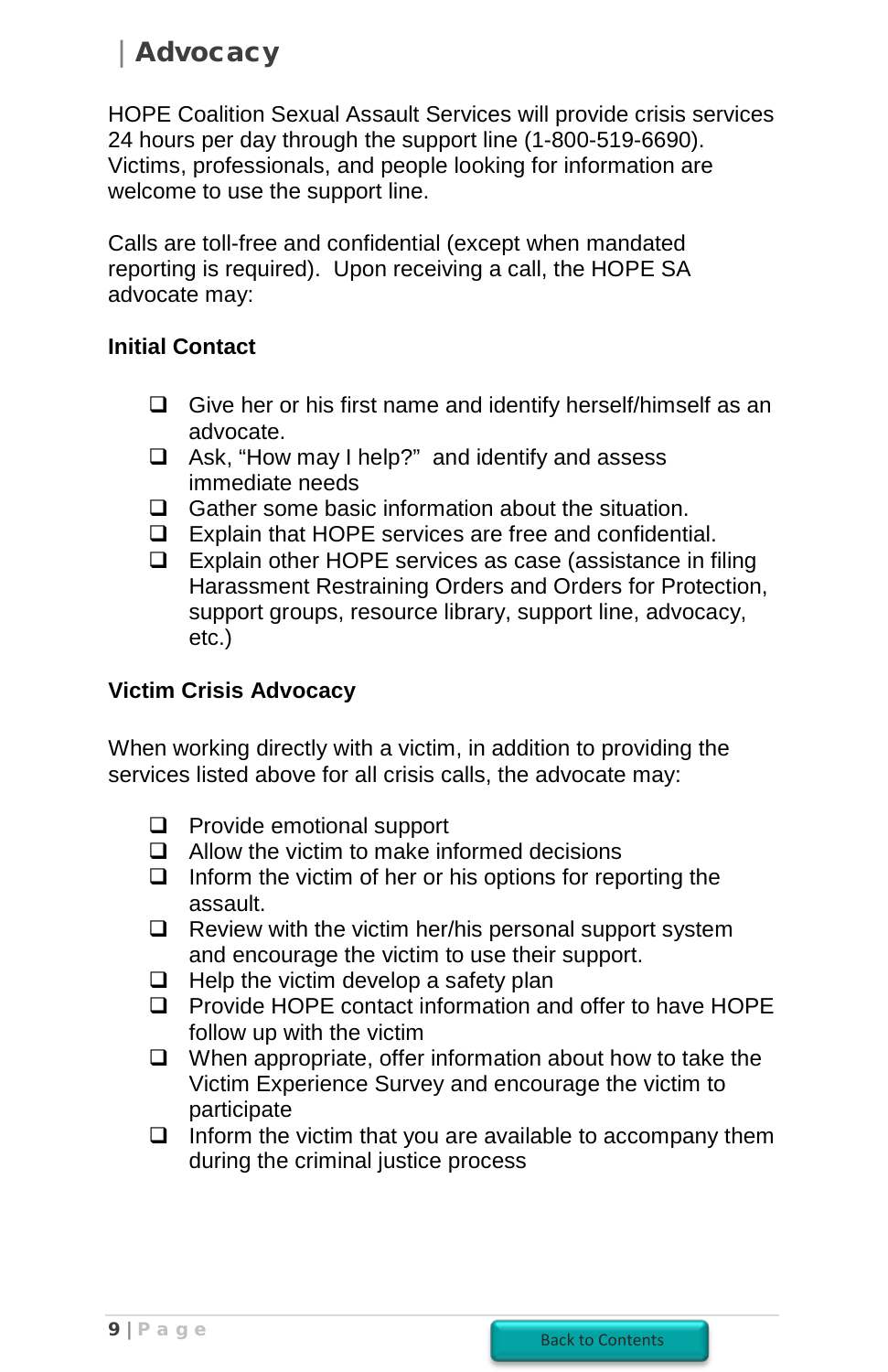## <span id="page-9-0"></span>**Medical Advocacy**

A HOPE advocate may be called by a victim, law enforcement officer, medical provider or other service provider to come to a medical facility on behalf of a victim. The advocate may:

- $\Box$  Encourage the victim not to urinate, shower, or brush teeth because this may destroy evidence.
- $\Box$  Provide the victim with information about proper handling of clothing worn during the assault.
- $\Box$  Ensure that the victim has adequate transportation to the medical facility of their choice.
- $\Box$  Identify her/himself as a HOPE advocate to the victim, medical staff, and law enforcement officer (if present).
- Explain HOPE services to the victim and offer a HOPE brochure.
- $\Box$  Inform the victim that she or he may choose to have the advocate stay or leave.
- $\Box$  Inform the victim of her or his rights as a patient.
- $\Box$  Identify and assess the victim's immediate needs (make sure the victim is physically comfortable, arrange for an interpreter if needed, and offer to help contact a support person for the victim).
- $\Box$  Explain the sexual assault exam process.
- $\Box$  Explain that a victim may receive a confidential sexual assault exam regardless if they chose to report the assault to law enforcement.
- $\Box$  If the victim is a minor (less than 16 years old) inform her/him that by law, s/he may seek medical treatment without parental consent if her or his life or health is at such risk that treatment should be given without the delay of contacting parents.
- $\square$  Discuss options about reporting the assault to law enforcement. Contact law enforcement if the victim wishes.
	- o If the victim decides to have a sexual assault exam, the advocate may explain the details of payment; encourage full disclosure of events in order to provide the best treatment and collection of evidence.
	- o Inform the victim that she or he may refuse treatment or stop the exam at any time.
	- o Provide emotional support throughout the exam. Normalize and validate the situation and the victim's feelings.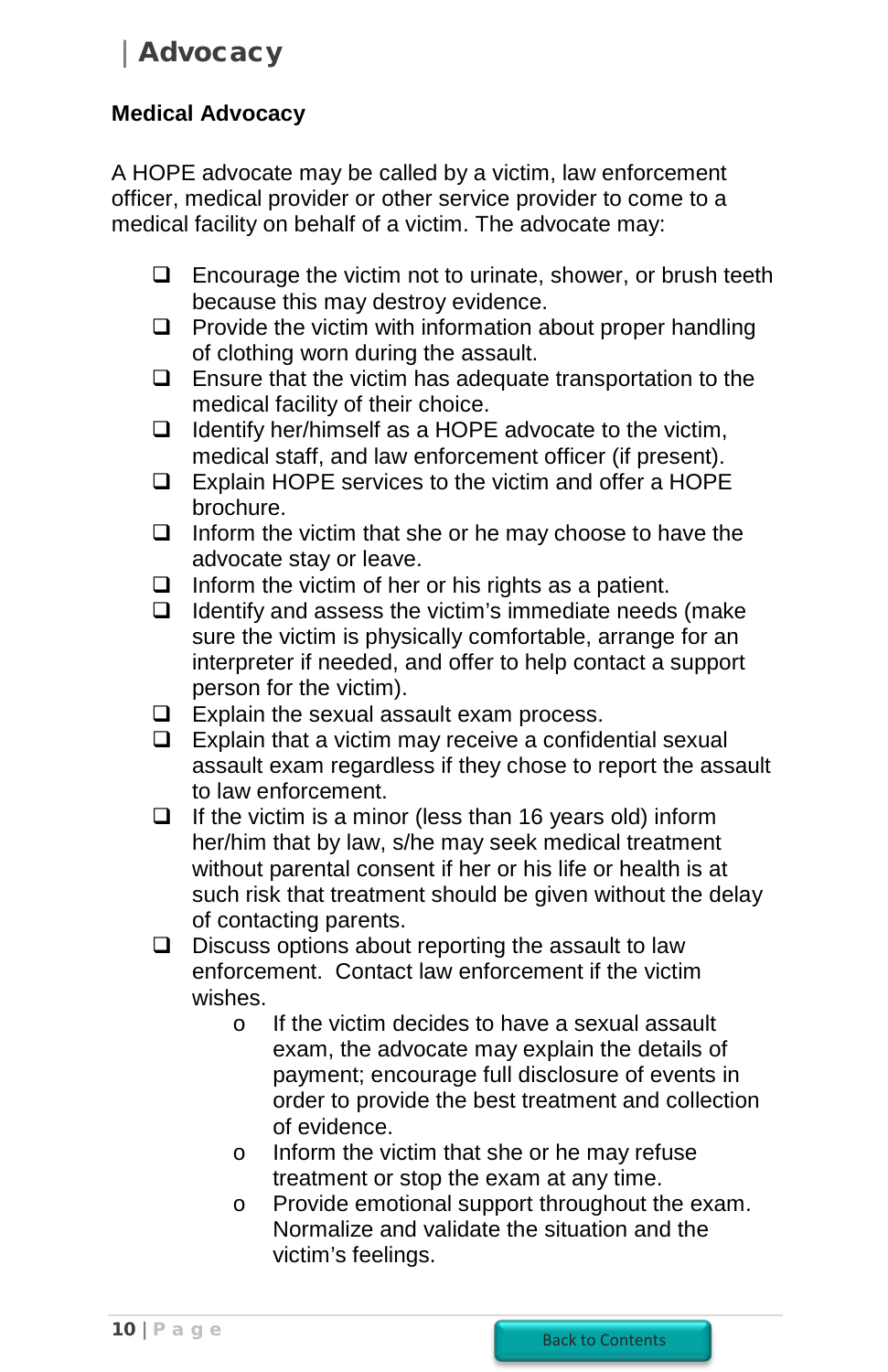<span id="page-10-0"></span>o Assist with communication between the victim and medical staff. Help ensure that victim needs are accommodated while medical staff performs the sexual assault exam.

## **Criminal Justice Advocacy**

A HOPE advocate may be called by a victim, law enforcement officer, prosecutor, victim witness coordinator, or other service provider to attend interviews, meetings or court proceedings on behalf of a victim. The advocate may:

- $\Box$  Encourage the victim to report, and explain the options for reporting the assault in order to make informed decisions
- $\Box$  Identify and assess the victim's immediate needs assist the victim to be physically comfortable, arrange for an interpreter - if needed, offer to help contact a support person for the victim, etc.).
- $\Box$  Explain the legal process including the investigation, decision to charge, prosecution, timelines and possible outcomes.
- $\Box$  Assure the victim obtains necessary information related to the case.
- $\Box$  Assist with communication relaying the victim's questions, feelings, opinions about the process, and about restitution.
- $\Box$  Ensure that the victim understands the sentence handed down by the court.

#### **Corrections Advocacy**

A HOPE advocate may be called by a victim, corrections officer, or other service provider to attend pre-sentence investigation meetings on behalf of a victim or assist a victim in obtaining information about the status of a perpetrator. The advocate may:

- $\Box$  Attend pre-sentence meeting with the victim if the victim chooses.
- $\Box$  Ensure that the victim receives information about the Victim's Request for Notification and VINE. Assist the victim with the forms if the victim wishes.
- $\square$  Ensure that the victim receives information about the right to be notified of the perpetrator's location after being released.
- $\Box$  Encourage the victim to keep her or his contact information updated so that notification is possible.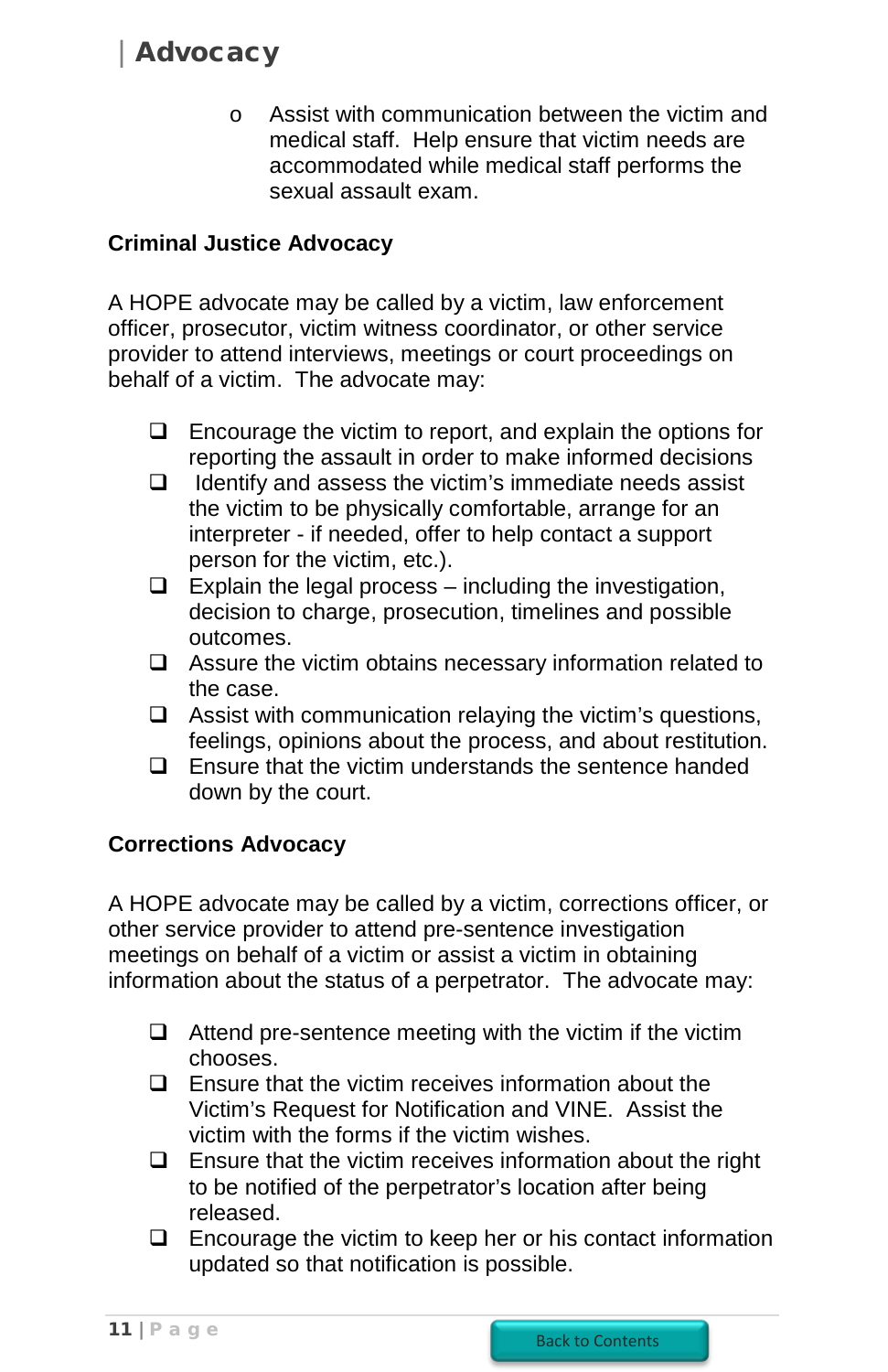<span id="page-11-0"></span> $\Box$  Assist with communication between the victim and corrections officer.

## **Civil Justice Advocacy**

A HOPE advocate may be called by a victim or other service provider to assist a victim in obtaining a Harassment Restraining Order or an Order for Protection. The advocate may:

- $\Box$  Ensure that the victim has safe and adequate transportation to the Justice Center.
- $\Box$  Introduce self to victim and explain HOPE services to and provide a HOPE brochure.
- $\Box$  Identify and assess the victim's immediate needs
- $\Box$  Explain the civil justice process for Harassment Restraining Orders and Orders for Protection – including filing fees, contested hearings, Ex-Parte Orders, and violations.
- $\Box$  Offer to assist the victim in filing the restraining order.

### **Advocacy with Community Agencies (e.g., Schools, Social Services, Public Health)**

- $\Box$  A HOPE advocate may be called by a victim or agency personnel to provide services in emergency cases.
- □ Work together to ensure advocacy services and education about sexual violence and prevention are available to all members of the community.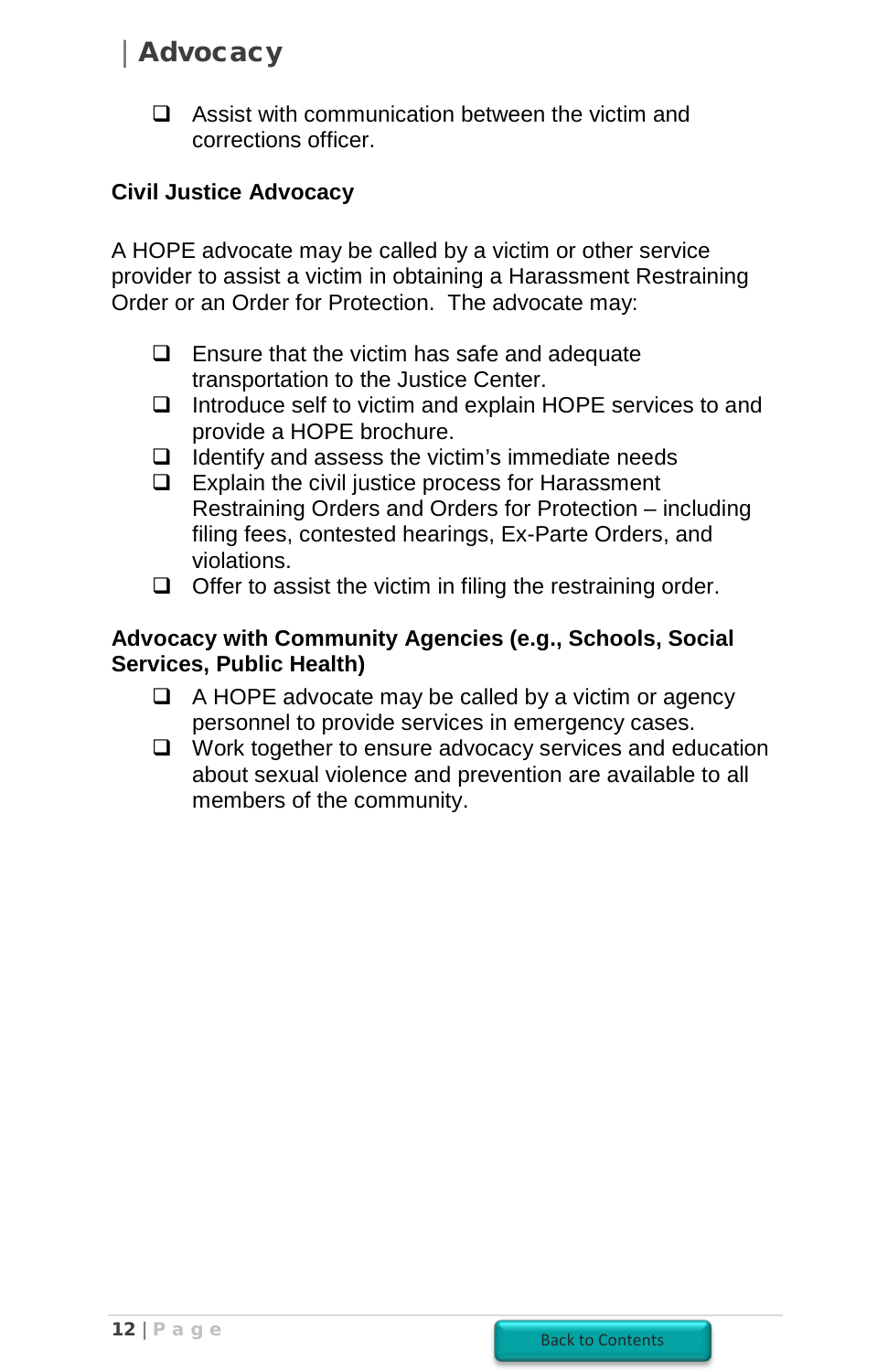<span id="page-12-0"></span>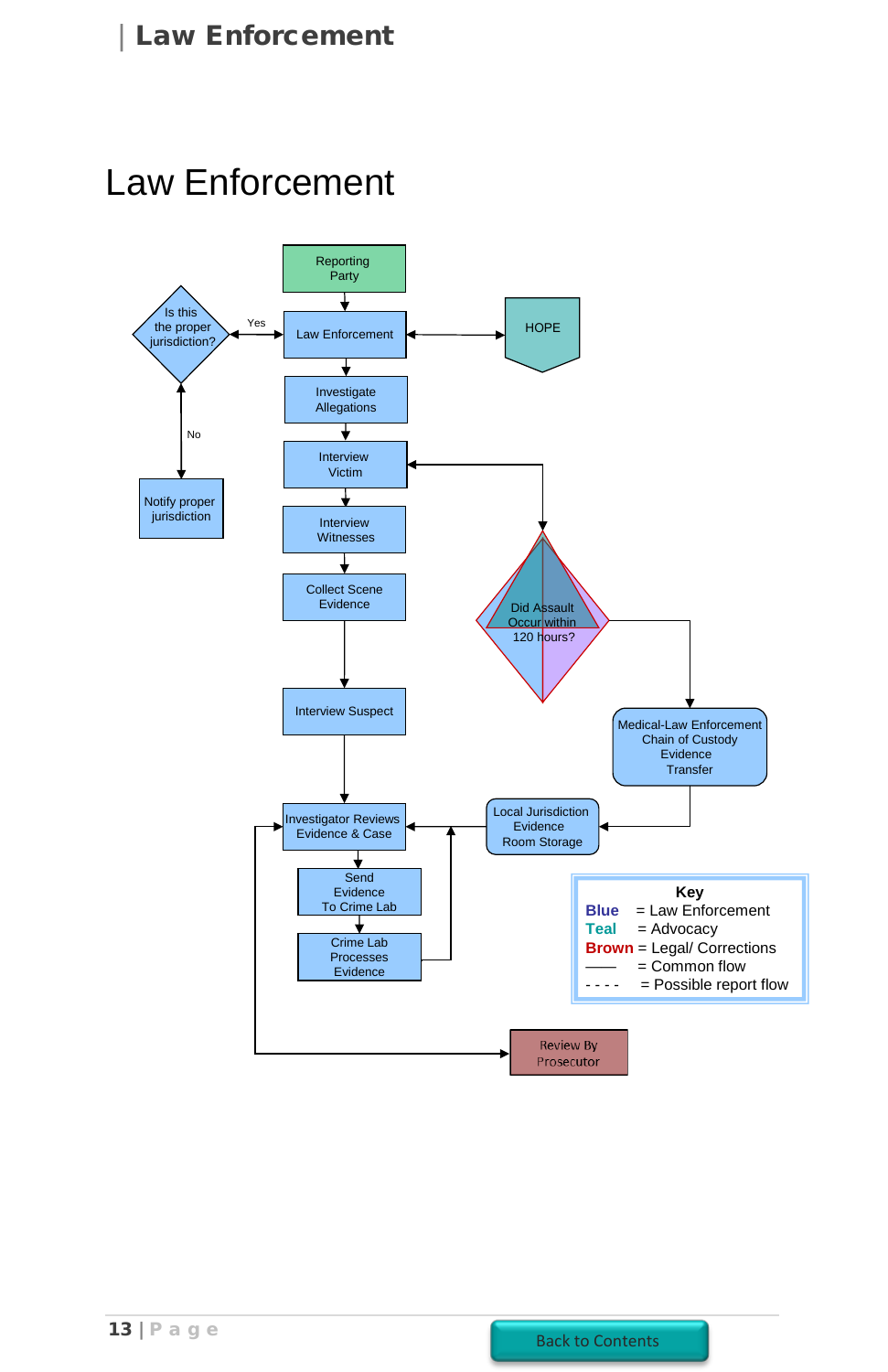#### <span id="page-13-0"></span>**Dispatchers Response**

- $\Box$  Obtain and record caller's name, address, and phone number.
- $\Box$  Obtain location of suspect/victim, and jurisdiction of where crime was committed.
- $\Box$  Determine if the victim is in immediate physical danger. If so, ask if assailant is present and/or armed, get a name, address, phone number, and physical description. Determine appropriate response for all other emergencies.
- $\Box$  Dispatch patrol officer(s) according to department policy.
- $\Box$  Relay all vital information to responding police officers including any possible language barriers that may exist.
- Assess situation and if necessary keep callers on line until officer(s) arrive unless it is unsafe to do so.
- $\Box$  Reassure the victim that the police are responding to the call.
- $\Box$  If assault has occurred in the past 120 hours, advise victim not to shower or clean up and not to change clothes. If practical request that victim refrain from using the bathroom until officer arrives.

#### **Initial Responding Officers**

- $\Box$  Safety of victim and officers is the first priority.
- $\Box$  Provide aid to the injured. Locate victim and reassure them.
- $\Box$  Secure any possible crime scene(s) to ensure that evidence is not lost, changed, or contaminated.
	- o Anonymous reporting may limit the availability to potential crime scene(s)
	- o Anonymous reporting may limit the availability to perpetrators
- Arrange for interpreter services, including language translation for non-English speakers and signing for hearing-impaired victims.
- $\Box$  Obtain necessary information on victim, suspect, and witnesses. (Home, work, cell phone numbers, full name, DOB's, and addresses).
- $\Box$  If crime has just occurred, furnish other officers (through Dispatch) with descriptions, method and direction of flight, and other relevant information concerning wanted persons and/or vehicles, etc.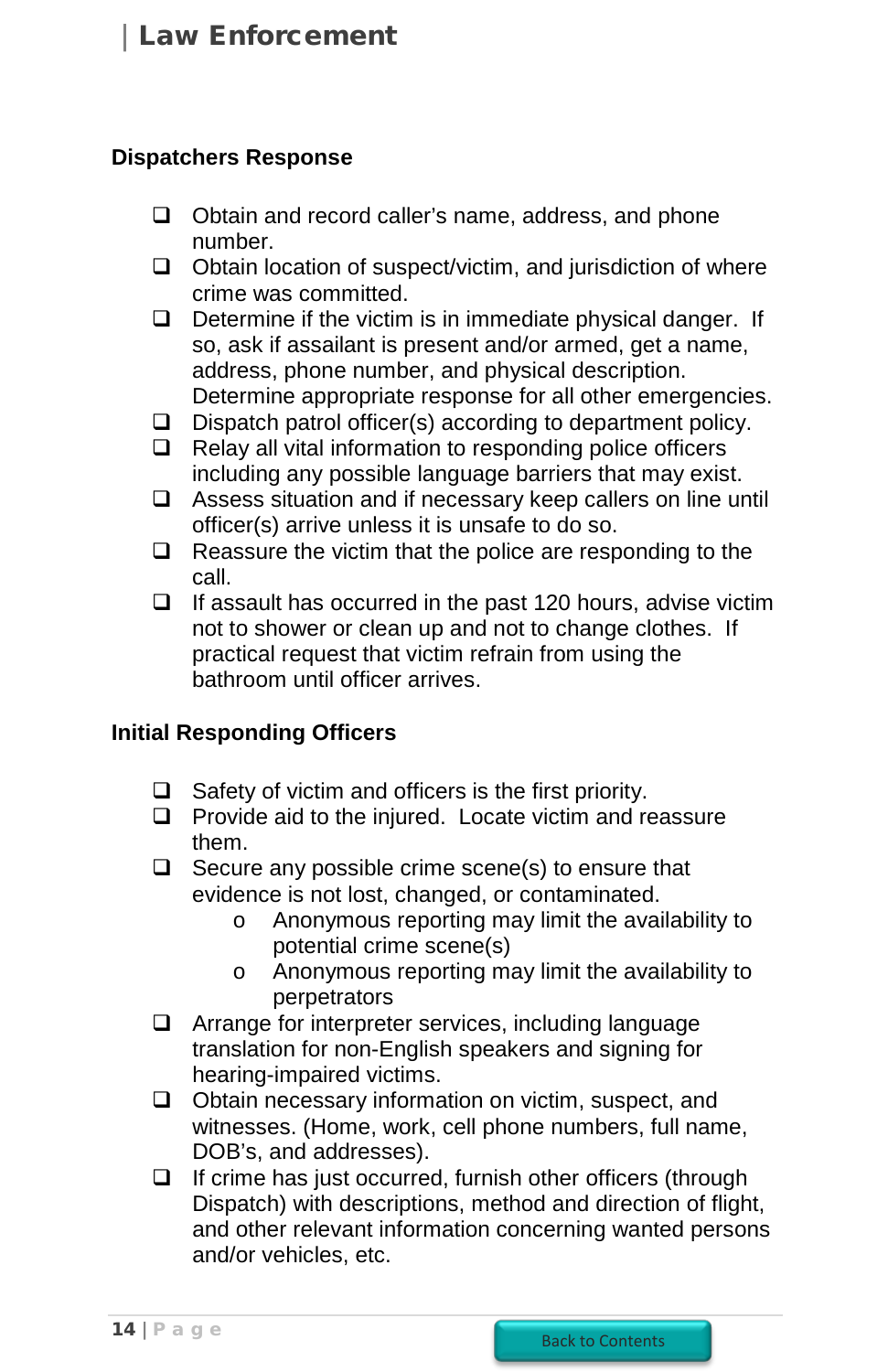- <span id="page-14-0"></span>□ Obtain Basic/General information from victim and witnesses. Record if applicable.
	- $\circ$  Determine what crime was committed.<br> $\circ$  Where the assault took place and when
	- $\circ$  Where the assault took place and when.<br> $\circ$  Who was the suspect and get full name
	- Who was the suspect and get full name, DOB, phone number, etc.
	- o What type of force was used? Struggle? Weapon? Threat?
	- o Did victim tell anyone else of the incident? If so, who?
	- o Document demeanor of the victim.
	- $\circ$  Was alcohol or drugs involved?<br> $\circ$  Explain to the victim the need to
	- Explain to the victim the need to collect evidence such as clothing and bed linens
	- o Ask if the suspect took or left something during the assault.
- □ Explain resources available to victim. Contact HOPE and have an advocate paged.
- $\Box$  Provide victim with complaint/case number.
- □ Contact Supervisor. Supervisor will request an investigator if necessary.
- $\Box$  Write a detailed report. Include specific language that the victim uses to describe the assault. Record officer's observations of crime scene including demeanor of suspect and victim, as well as documenting any injuries or disheveled clothing.

## **Primary Investigating Officer**

- $\Box$  Coordinate securing and processing the crime scene(s).
- $\Box$  Patrol officer and the investigating officer should evaluate cases involving children to ensure that they will not be left in a vulnerable environment. Child protection services and a shelter may be necessary.
- $\Box$  Determine if a sexual assault kit needs to be done. Arrange for victim to be taken to the hospital. Ask victim to sign a medical release form at the hospital. Upon completion of the sexual assault kit, collect the kit, clothing, and any other items from hospital staff. Document evidence transfer from hospital to police in chain of custody.
- If "Date Rape" drugs are suspected, a urine kit/blood kit needs to be completed while at the hospital. Symptoms are: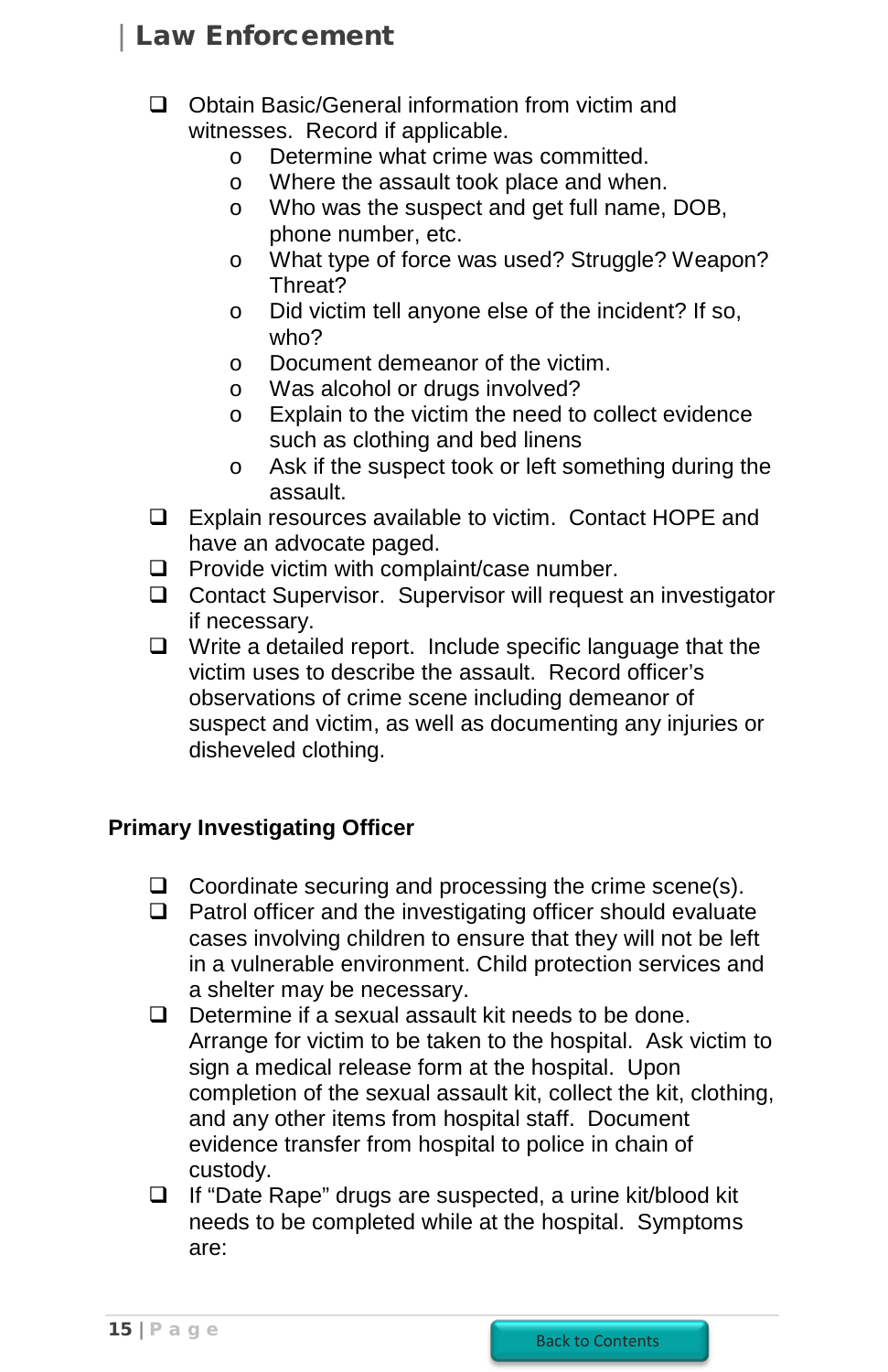- o Report of intoxication in short span of time (5-15 minutes)
- o Cannot remember what happened.
- $\circ$  Reports waking up but passing out a second time.<br> $\circ$  Rohypnol cannot be detected at 48 hours after
- Rohypnol cannot be detected at 48 hours after ingestion.
- o GHB can last, at most 12 hours after ingestion

 $\Box$  Determine what evidence should be seized and what photos should be taken and if any of the following needs be done:

- o Fingerprint scene if appropriate.
- o Sketch scene if appropriate.<br>
o Collect all pertinent evidence
- Collect all pertinent evidence.
- o Photograph victim's injuries if present at the scene.
- Photograph suspect's injuries if appropriate.<br>○ Collect biological samples from appropriate
- Collect biological samples from appropriate people.
- o Blood collection/analysis to be done at the hospital.
- $\Box$  Collect all appropriate evidence, establish and document chain of custody.
- Assess situation, i.e., officer's findings, victim and witness statements, and scene review.

#### <span id="page-15-0"></span>**Investigator/Primary Investigating Officer**

- $\Box$  Work with HOPE to address any safety concerns the victim may have, e.g., creating a safety plan, finding safe housing.
- $\Box$  Obtain all records on the suspect, including applicable computer checks, e.g., NCIC, POR, and DOC.
- $\square$  SIGN completed 9-1-1 form from dispatch to obtain recording of call if applicable.
- $\Box$  Coordinate efforts to arrest or interview the suspect.
- $\Box$  Visit the scene of the crime if necessary. Obtain search warrants if necessary.
- $\Box$  Keep victim informed about the status of the investigation. Explain to the victim the charging process and provide the victim the investigator's work phone number and encourage the victim to call if questions arise.
- $\Box$  Accommodate victim's needs during those steps in the investigation process that require victim participation. For example, interviews, hearing, line-ups/show-ups. Explain to victim the importance of the interview for clarification purposes and that some questions may seem pointed but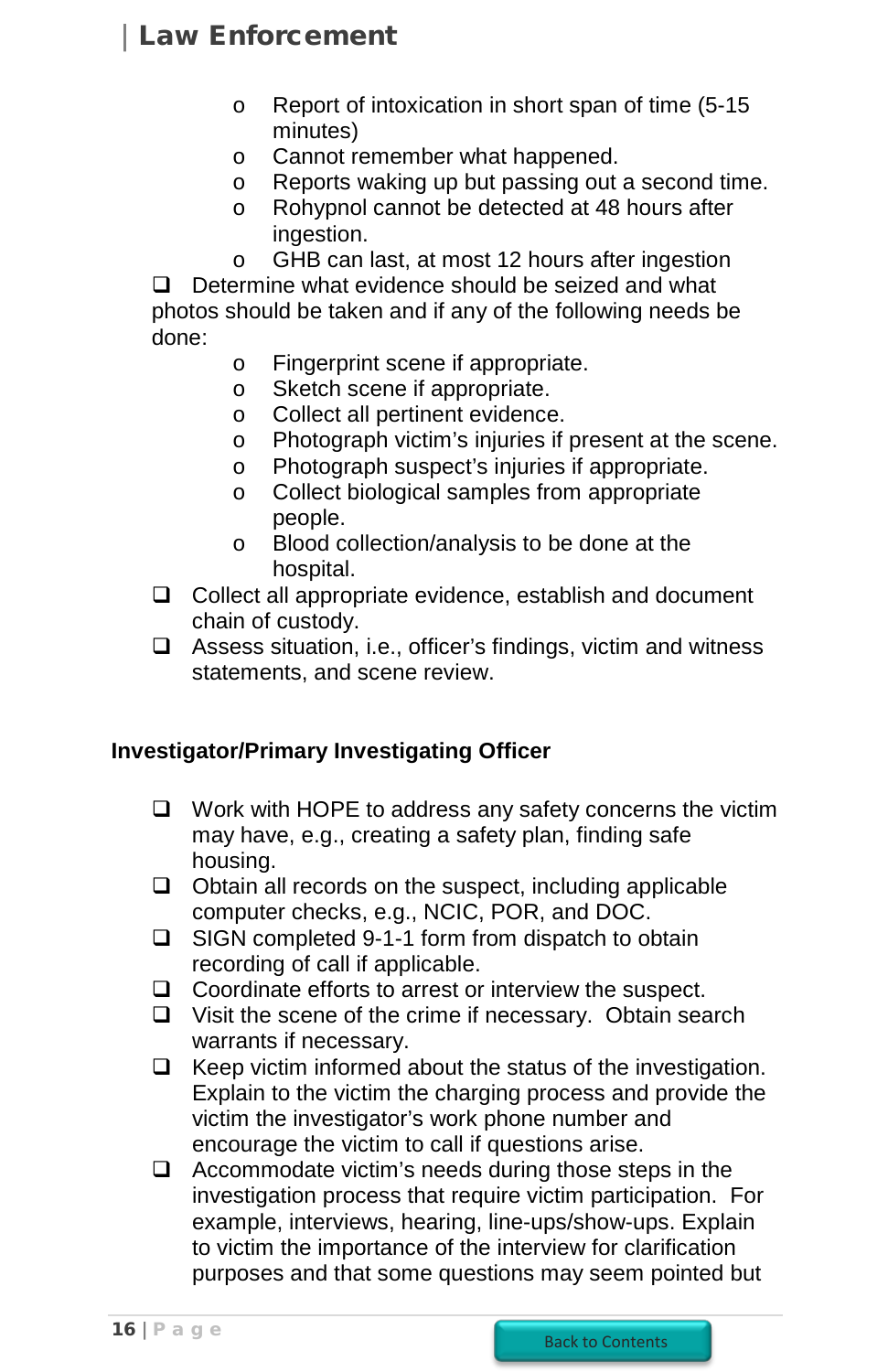need to be asked in order to gather more evidence for the prosecutor.

- <span id="page-16-0"></span> $\Box$  Where applicable, provide interpreter during the interview.
- $\Box$  Determine information needs for police and prosecutor from victim interviews to minimize repetitious interviews.
- $\Box$  Take appropriate steps to make victim comfortable with interviews. Document all interviews.
- $\Box$  Notify victim of services available, i.e. advocacy programs (HOPE), Crime Victims Reparations Board, etc.
- $\Box$  Obtain medical records from the victim, if applicable.
- □ Review entire case and assist County Attorney in drafting search warrant(s) when necessary.
- $\Box$  Determine suspect(s) and coordinate interview(s).
- $\Box$  Determine if suspect will be arrested and/or referred to the county attorney for charges.
- $\Box$  Notify victim when suspect is taken into custody.
- $\Box$  Notify the victim if the case is referred to the County Attorney.

## **Reports Made at Medical Facility**

- $\Box$  Assist medical facility, including but not limited to:
	- o Assess and ensure victim's safety
	- o Delivery of Sexual Assault Evidence Collection Kits and supplies to medical facility
	- o Secure evidence (photographs, clothing, etc.)
- $\Box$  Communicate with medical personnel to enhance case response
	- o Case related details from victim
	- o Forensic exam evidence collection/interpretation
	- o Witnesses/ related support with victim

## **ANONYMOUS Reporting at Medical Facility**

- $\Box$  Determine if case is being reported to law enforcement or remains anonymous.
- $\Box$  Assist medical facility as needed for secure evidence transfer to Goodhue County Evidence Storage facility.

## <span id="page-16-1"></span>**Detention Personnel**

 $\Box$  Make every reasonable effort to notify the victim of the assailant's release from custody as soon as the release date and time is known.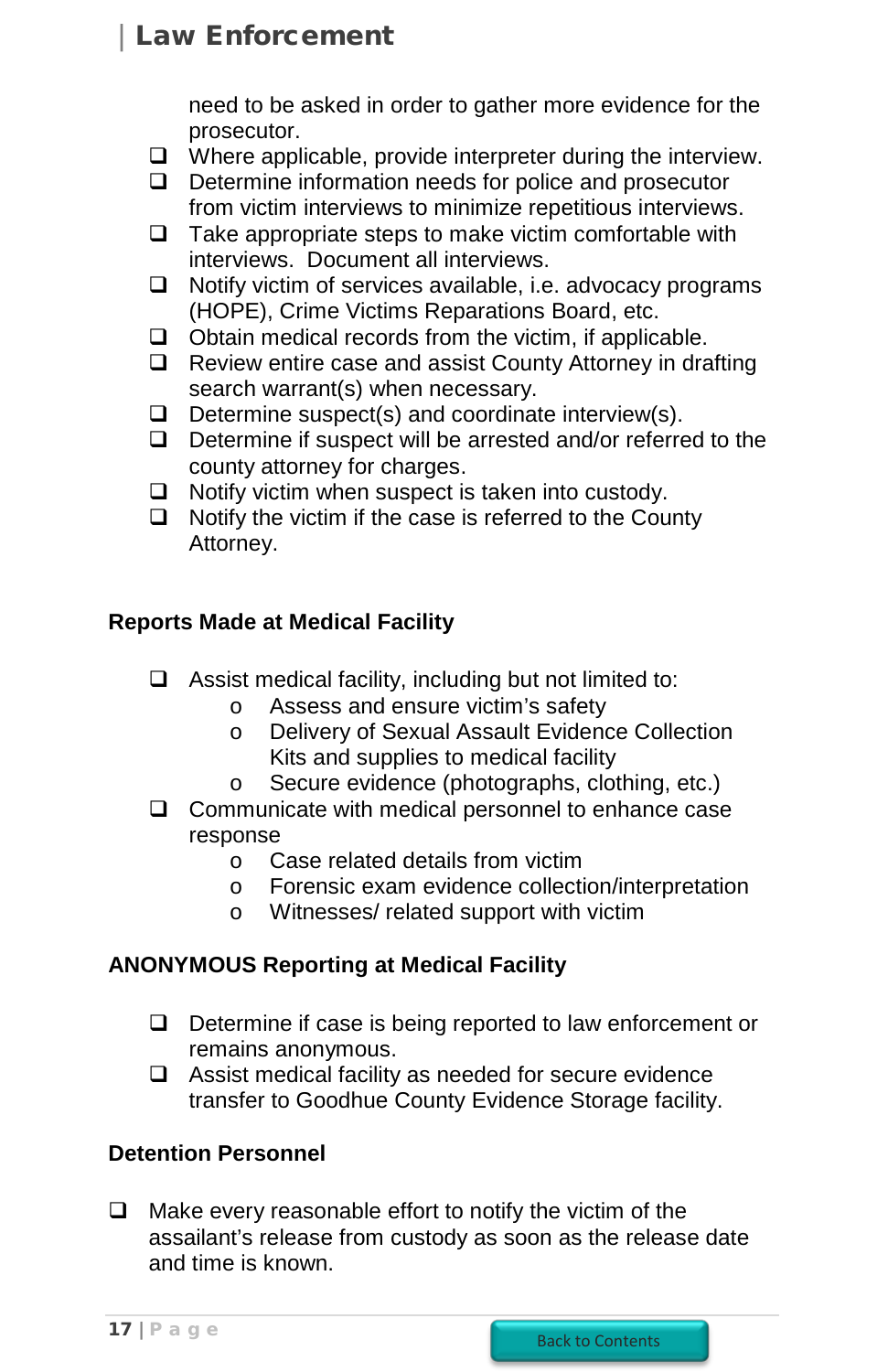# Anonymous Reports

<span id="page-17-0"></span>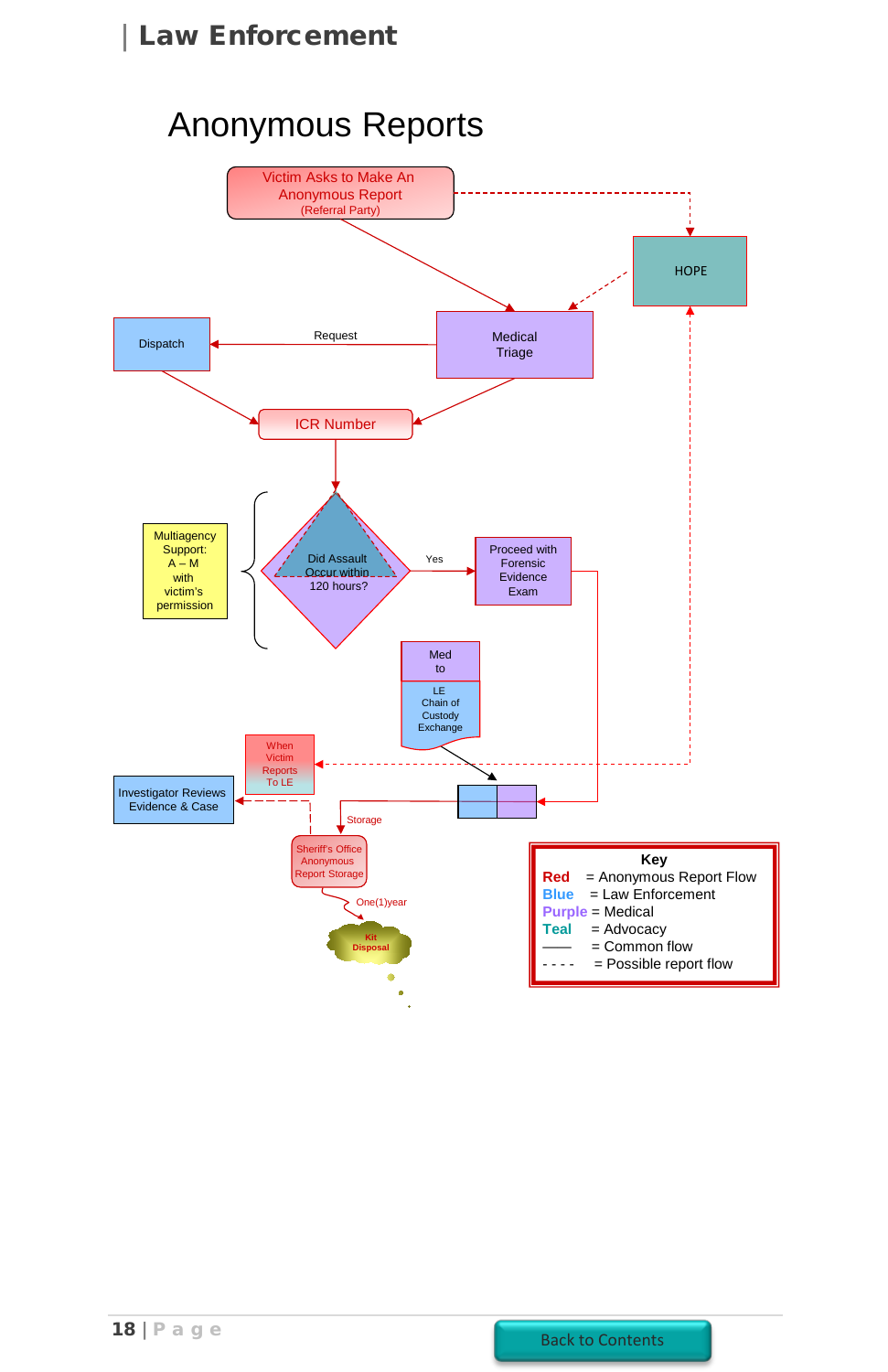# <span id="page-18-0"></span>**Medical**

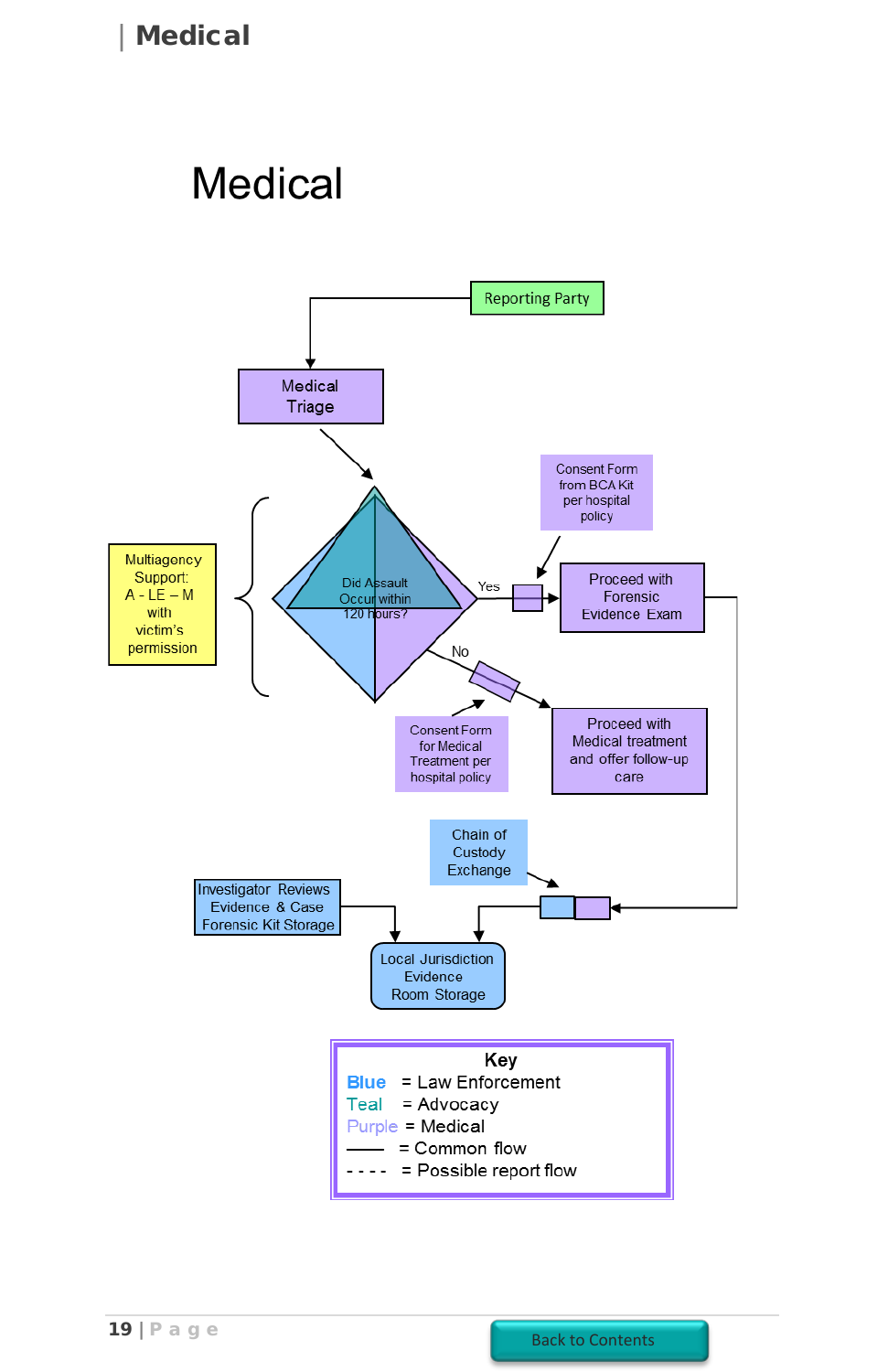#### <span id="page-19-0"></span>**Presentation to Hospital**

- $\Box$  If someone calls or presents to medical facility:
	- o Encourage patient to be examined regardless if they want to report assault to law enforcement
	- o Direct patient to go to the emergency room or clinic for care

Ask patient:

- o Not to eat, drink, or smoke<br>
o Not to brush teeth or rinse
- Not to brush teeth or rinse mouth
- o Not to change clothes
- o To bring a change of clothes and shoes to the hospital
- o Not to douche
- o Not to shower or bathe
- o Not to urinate or defecate
- o If patient needs to urinate, instruct to collect urine in a clean container and bring to hospital, keeping in procession at all times. The patient should be told not to wipe after urinating.

#### <span id="page-19-1"></span>**When patient presents at medical facility, staff should**

- $\Box$  Initial information (name, date of birth, and reason) takes place at front desk.
- $\Box$  Provide a private room
- $\Box$  Ensure a designated medical person stays with patient at all times
- $\Box$  Primary assessment and registration completion should take place at bedside in order to ensure privacy
- $\Box$  Initial evaluation by triage, including vital signs, medical history, medications, assess for any physical injuries
- Determine time since assault
- $\Box$  Determine if mandated report is required
- Offer and contact a HOPE Advocate at 651-388-9360, ext. 1 (weekdays) or at 1-800-519-6690 (24 hrs)
- $\Box$  Arrange for interpretive services (sign or language) as needed
- $\Box$  Facilitate contacting a support person if patient desires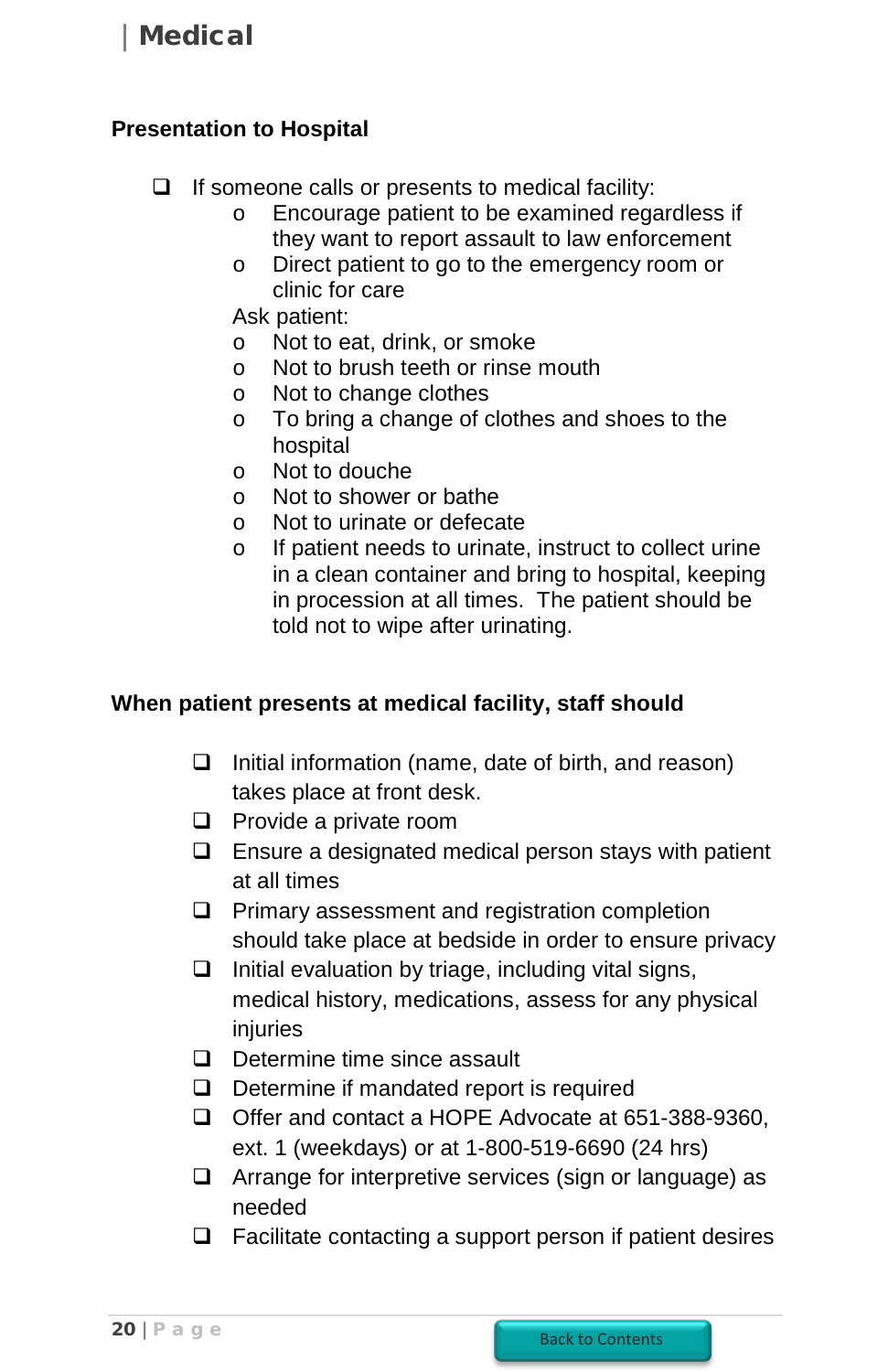#### <span id="page-20-0"></span>**Guidelines: Criteria for Medical Facilities**

- [Victims 13 and older do not need parental consent](https://www.dropbox.com/s/ca9k9w6kkjfyazh/Model%20Policies.pdf) [before getting an exam.](https://www.dropbox.com/s/ca9k9w6kkjfyazh/Model%20Policies.pdf)
- $\Box$  Patients with serious or life threatening injuries should be seen in the emergency department for evaluation.
- $\Box$  Patients under age 12 should be provided services in accordance with current hospital policy.
- $\Box$  In cases of suspected child abuse, the Child Abuse Reporting Law mandates that abuse to any child up to the age of 18, must be reported.
- $\Box$  In case of suspected vulnerable adult abuse, the Vulnerable Adult Reporting Law mandates that abuse to vulnerable adults be reported.
	- a. On a case by case basis, adult persons who are impaired mentally may benefit from a videotaped interview through a trained designated responding agency.
- $\Box$  A police report for sexual assault is not mandatory. Encourage patient to report to law enforcement.
- $\Box$  Law enforcement must be notified if there is an indication that a dangerous weapon was involved in the assault.

## <span id="page-20-1"></span>**Criteria for a Forensic Examination**

- $\Box$  Performing a Forensic Examination does NOT require the victim to:
	- a. make a report to law enforcement
	- b. pay for the examination
- $\Box$  The collection of the forensic evidence collection kit will follow hospital policy.
- <span id="page-20-2"></span> $\Box$  a copy of the signed release for the examination should be included inside the forensic evidence collection kit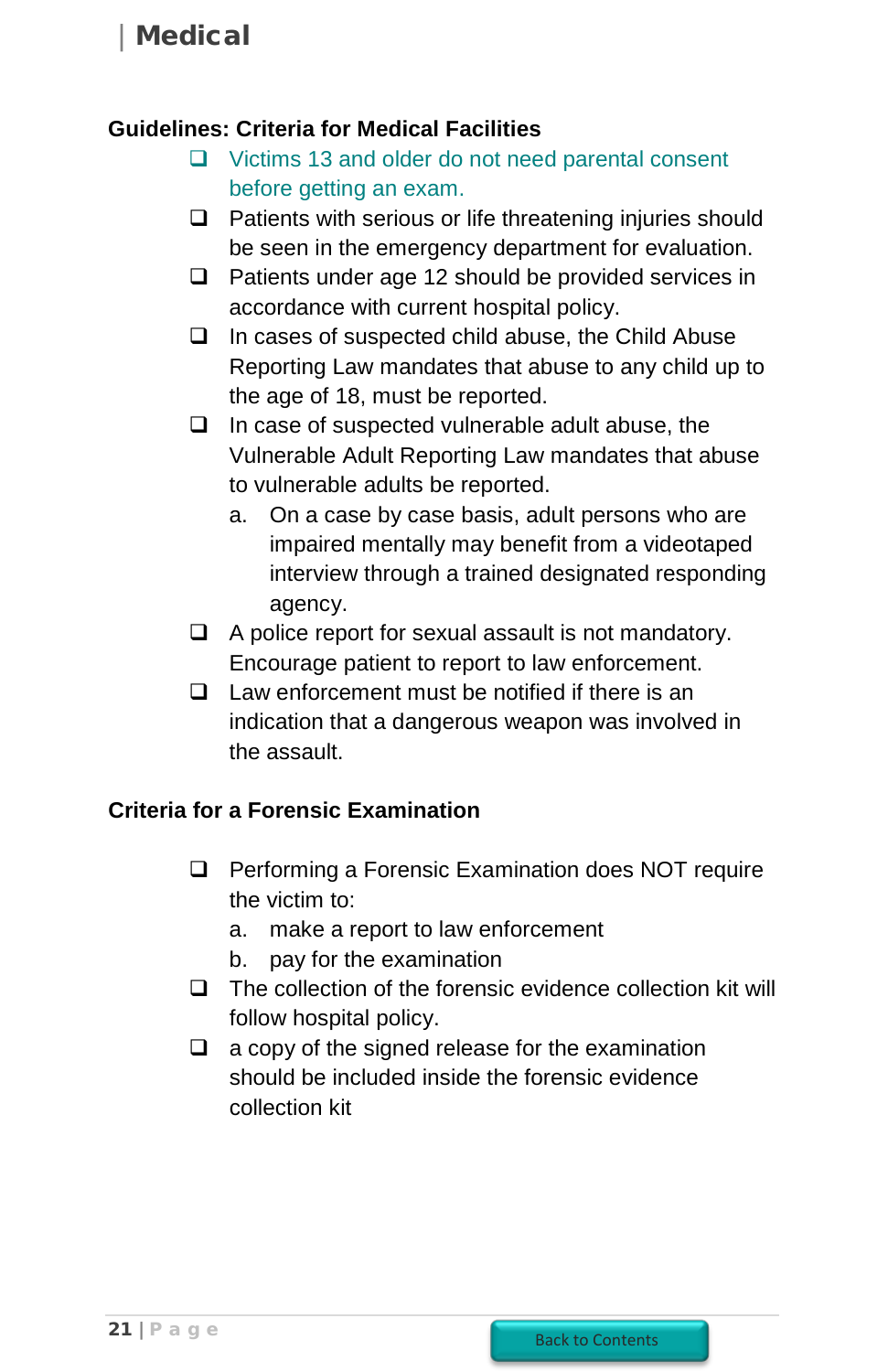## <span id="page-21-2"></span>**Evidence Collection Procedure:**

- $\Box$  The collection of evidentiary specimens shall follow the steps as shown on the *BCA Patient Information and Sexual Assault History Form Information Form***.**
- $\Box$  All evidence collection procedures shall follow current state of the art medical practices.
- $\Box$  The collection of evidence shall be in accordance with all local, state and federal laws.

## <span id="page-21-0"></span>**Anonymous Reporting**

- $\Box$  When a patient of a sexual assault presents to a facility as a victim of a sex crime for medical treatment, an advocate, or designated medical person will present the patient with the following options:
- $\Box$  Report to police and receive an evidentiary exam
- $\Box$  Receive an evidentiary exam as an anonymous report with no police report
- $\Box$  Receive medical treatment only with a possible police report
- $\Box$  If the patients select the anonymous report option they will be informed of the following:
	- o They will NOT pay for the forensic evidence collection kit
	- o The benefits and drawbacks of anonymous reporting (time to make decision on reporting vs. challenges for investigation and prosecution)
	- o The length of time for which evidence will be stored
	- o What to do if they decide to report.

#### <span id="page-21-1"></span>**Accounting for ANONYMOUS REPORTS:**

- $\Box$  A designated medical person shall contact law enforcement dispatch in Goodhue County for an Incident Criminal Report number or ICR number.
	- o THE ICR NUMBER shall be clearly written, printed or placed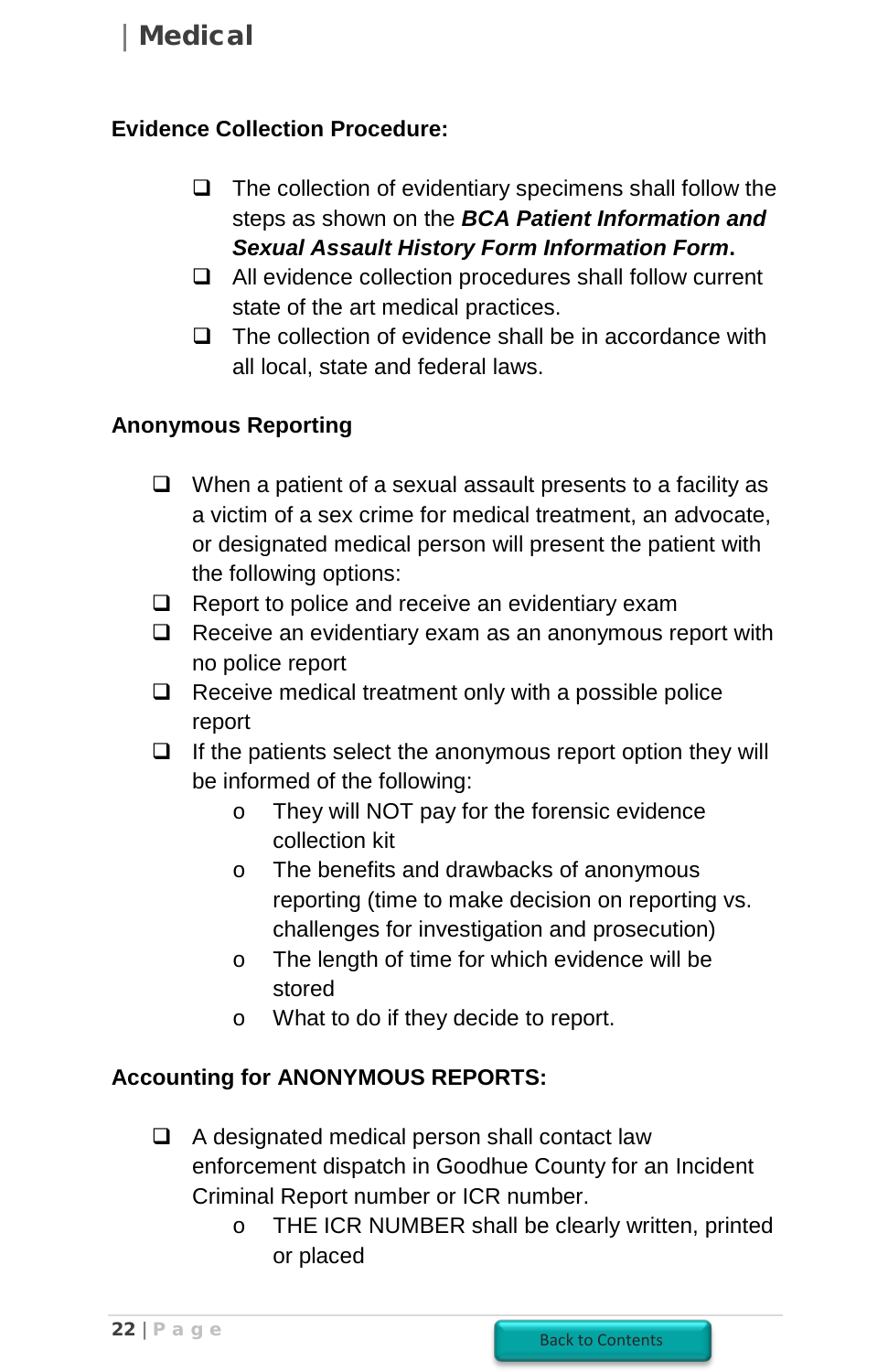- On the outermost container of the evidence collection kit
- On the evidence collection kit paper work inside the kit.
- On patient's medical records
- <span id="page-22-0"></span> $\Box$  The law enforcement dispatch or Goodhue County Sheriff's Office (GCSO) will be called and an officer requested to transport the evidentiary kit to the central law enforcement evidence storage facility.
	- o The evidence will be maintained by a designated medical person until released through a chain of custody transfer to the GCSO deputy.
- $\Box$  An information card will be given to the patient with the following information:
	- o The anonymous identifying (ICR) number of evidentiary kit
	- o Date of the exam and length of time evidence will be held without destruction
	- o Name and contact information of law enforcement agency holding the evidence and how to proceed should victim decide to report to law enforcement
	- o Name and contact information for advocacy support agencies.

## **Registration and Billing**

*Before the exam, explain to the victim*:

- Patient should be provided with a "*Victims of Sexual Assault- Your rights and resources*" brochure.
- $\Box$  The patient will not be responsible for any costs of the sexual assault evidentiary exam, regardless if they decide to report or not to report to law enforcement.
- $\Box$  The county in which the assault occurred will pay for all costs associated with the exam including: full cost of sexual assault exam, preventative treatment for sexually transmitted diseases, pregnancy testing, and emergency contraceptive pill.
- $\Box$  Costs for medical care above and beyond the forensic evidence collection kit may be billed to the victim's private insurance with the consent of the victim. In the event that the insurance cannot be billed, the cost of additional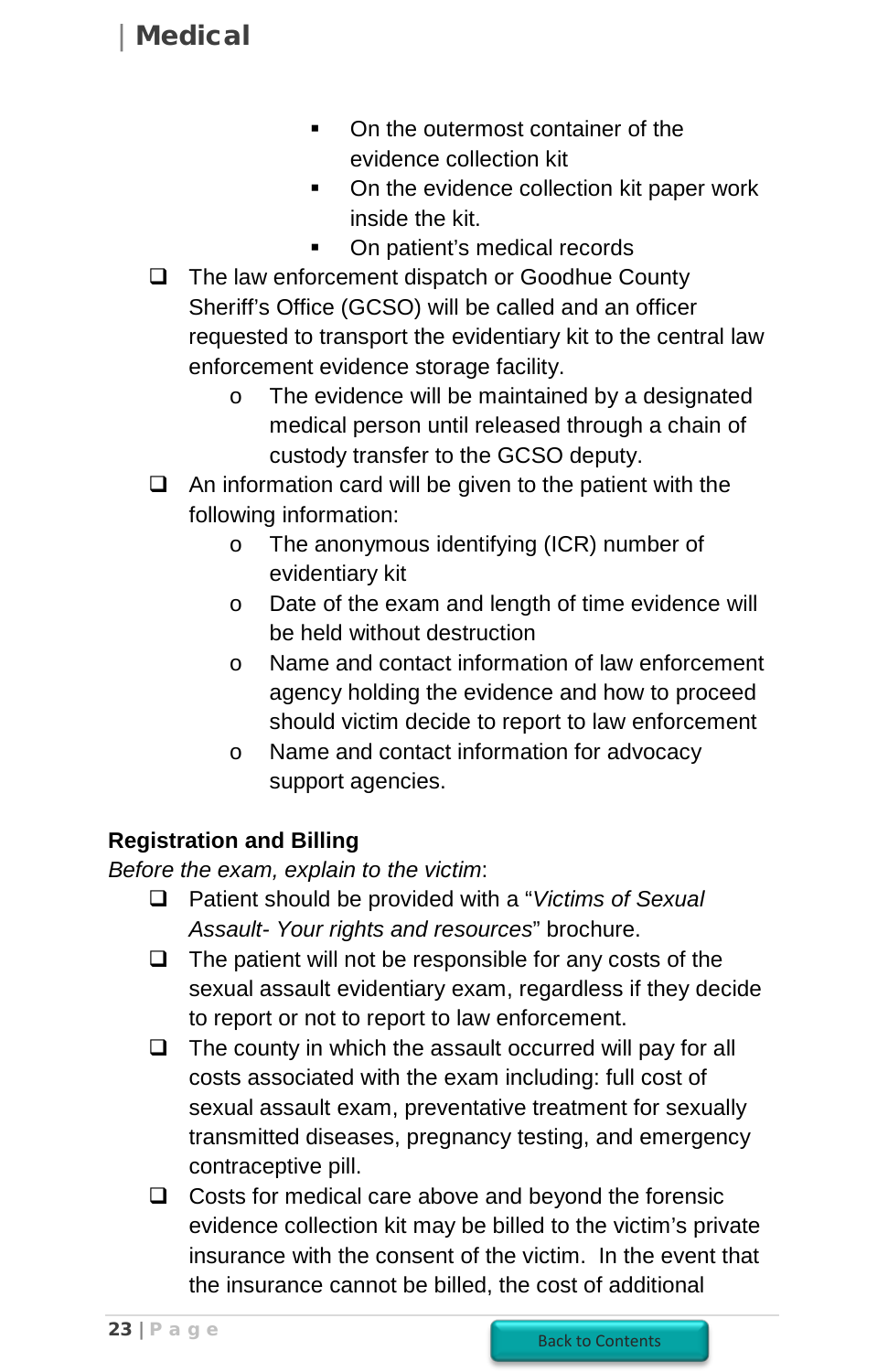medical care may be routed through victim reparations with approval, or the victim may apply for Medical Assistance.

- $\Box$  If the assault occurred in Goodhue County, the bill will be sent to the Goodhue County Sheriff's Office.
- $\Box$  If the victim chooses to bill personal insurance for the exam, follow normal hospital or clinic procedures for billing insurance.
- $\Box$  If it is a younger victim, that does not have individual health insurance coverage, explain the parent's insurance may get billed for any additional treatment above and beyond the cost of the evidentiary exam.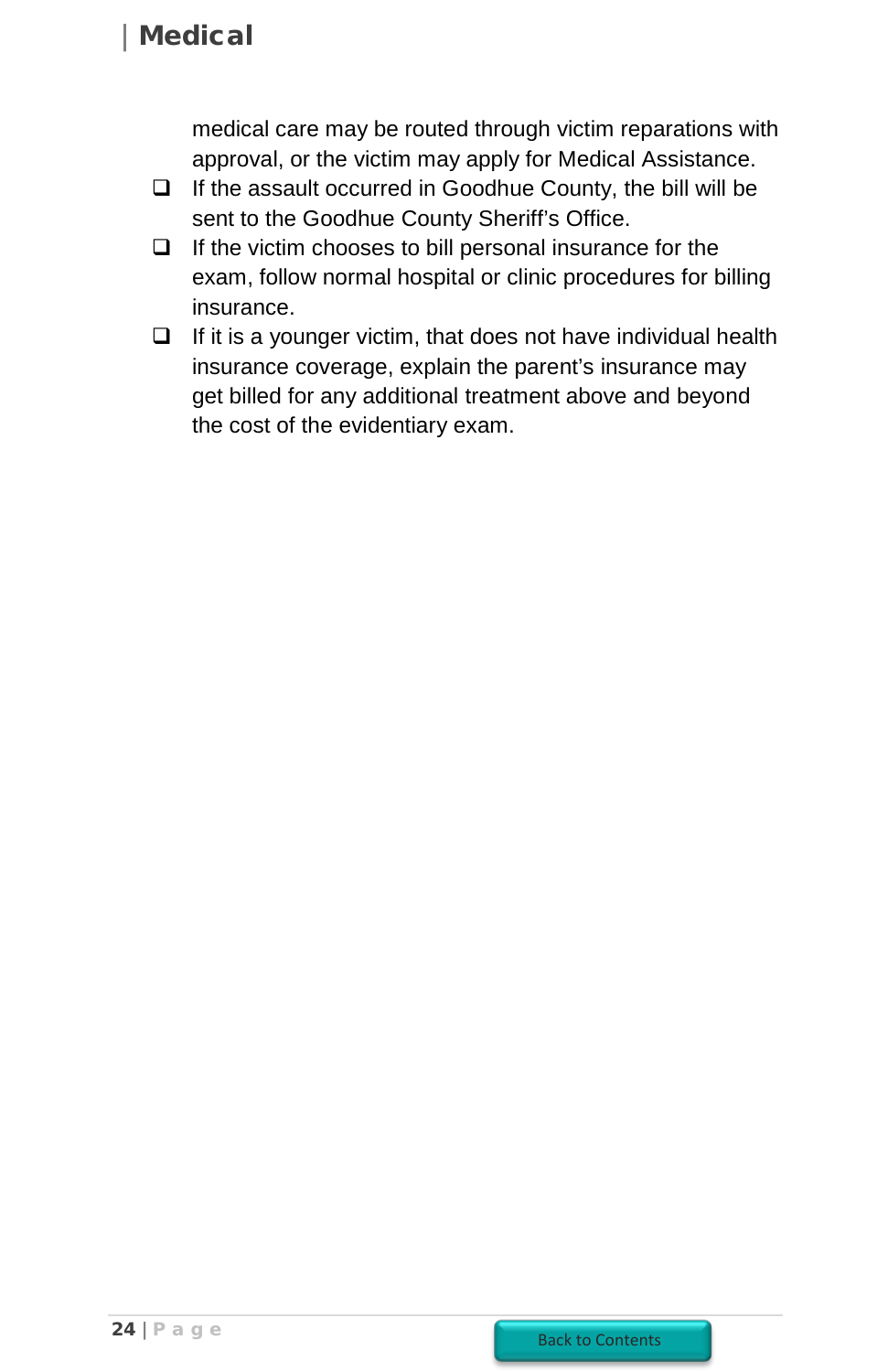# **Forms**

# <span id="page-24-1"></span><span id="page-24-0"></span>*S/V Anonymous Report Information Card*



**IF YOU NEED IMMEDIATE HELP CALL : 9-1-1**

**IF YOU DECIDE TO REPORT YOUR CASE TO LAW ENFORCEMENT, PLEASE CALL THE FOLLOWING NUMBER:** 

GOODHUE COUNTY SHERIFF'S OFFICE… 651-267-2624

**IF YOU WOULD LIKE SUPPORT OR TO TALK WITH AN ADVOCATE, PLEASE CALL THE FOLLOWING CONFIDENTIAL SUPPORT LINE:**

HOPE COALITION SEXUAL ASSAULT SERVICES….. 1-800-519-6690, OR 651-388-9360,EXT. 1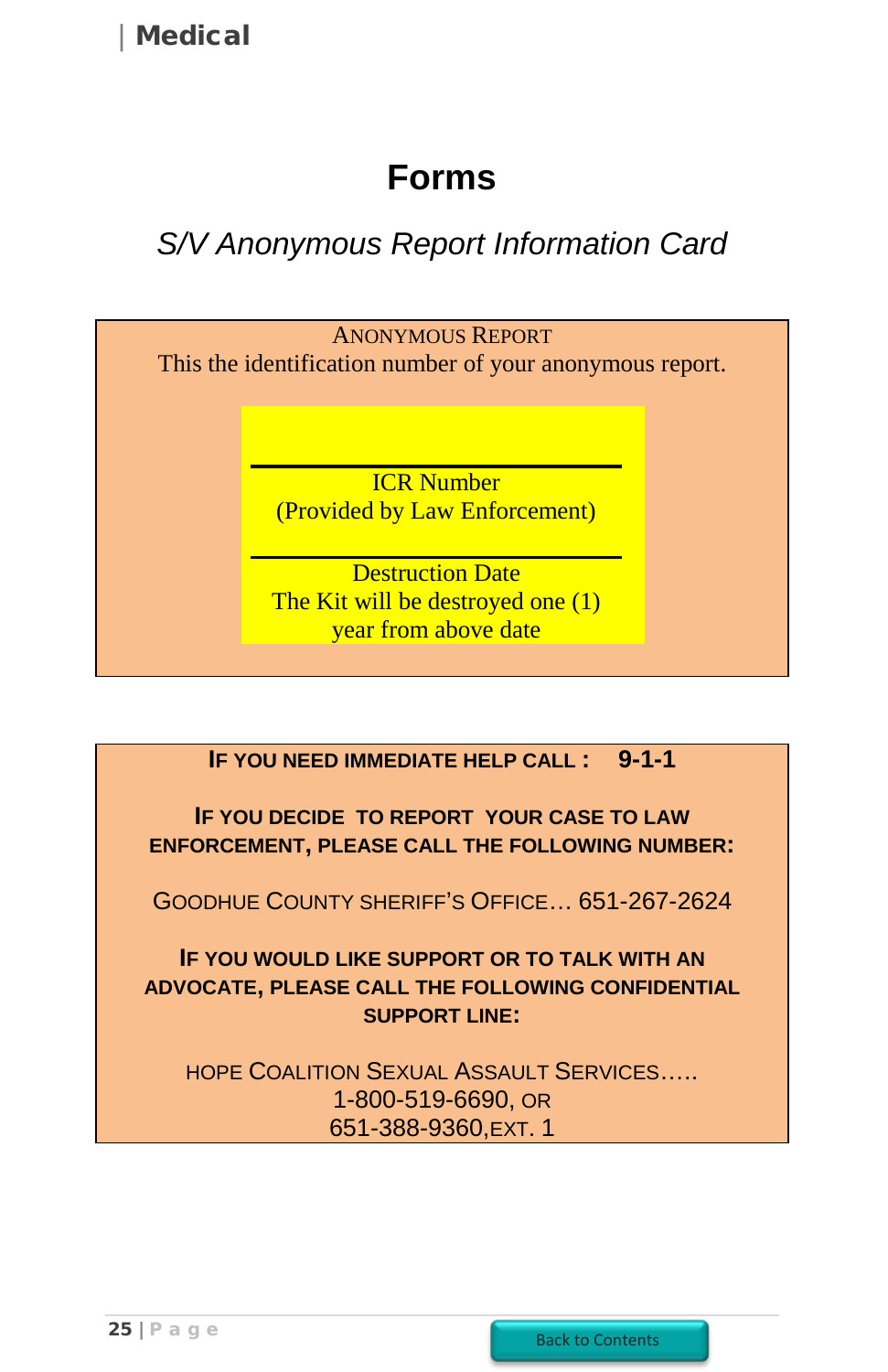# <span id="page-25-0"></span>Prosecution/Corrections

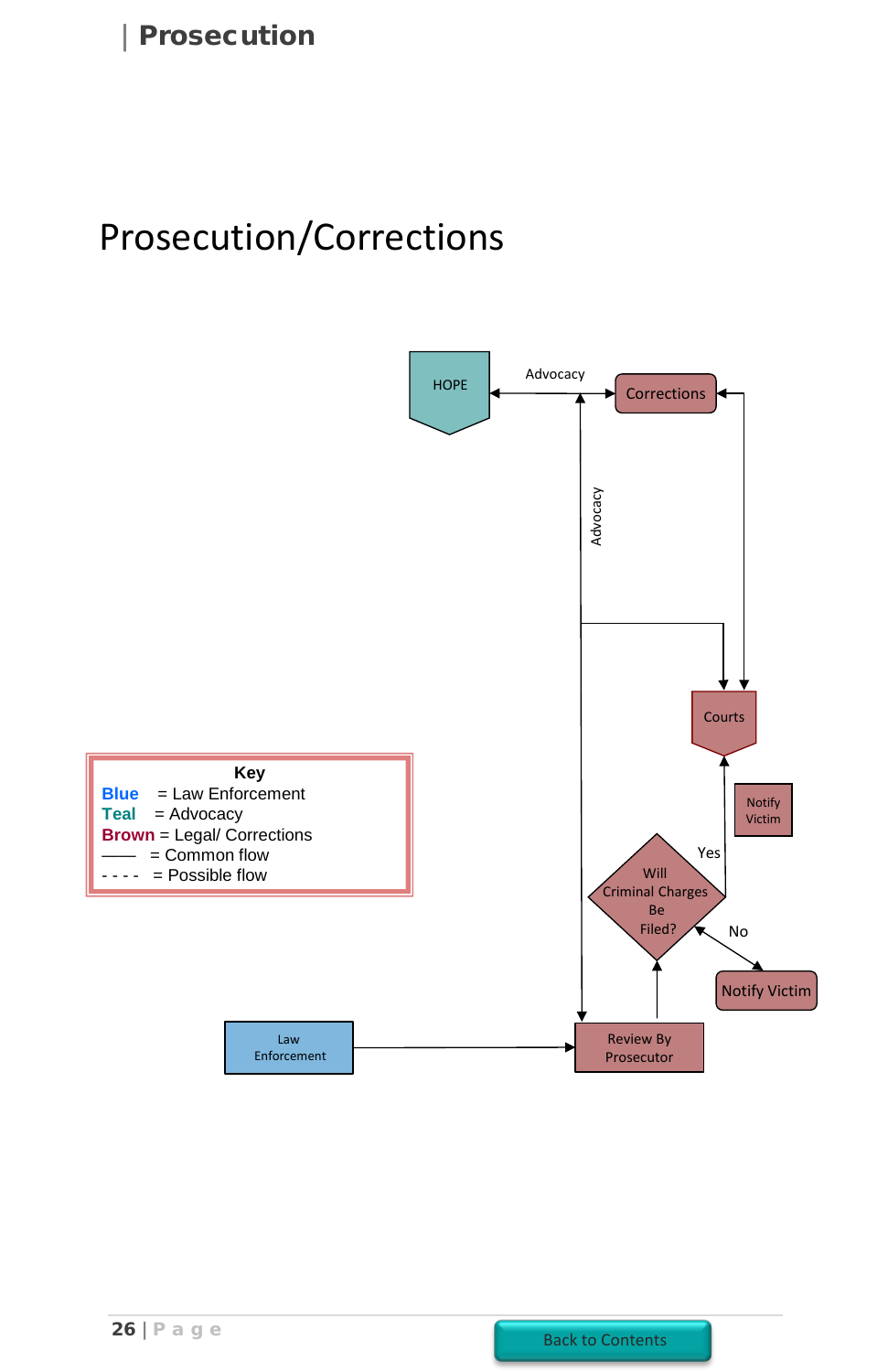## <span id="page-26-1"></span><span id="page-26-0"></span>**The Role of the Participants**

- $\Box$  If criminal charges are filed, the prosecutor will work hard to promote justice, protect public safety, and treat victims of sexual violence with respect.
- $\Box$  The role of the Victim-Witness staff is to act as the primary liaison between the prosecutor and crime victims.

## **Duties of the Victim-Witness Staff**

- $\Box$  The victim-witness staff member shall act as the primary contact person between the Goodhue County Attorney's Office and the sexual assault victim while the case is pending.
- $\Box$  The victim-witness staff member, shall when possible, make contact with the sexual assault victim promptly after criminal charges are filed. The purpose of early contact is to:
	- o to acquaint the sexual assault victim with how the criminal justice process works, to provide information about the victim's rights in a criminal case, to answer questions about the victim's role in the prosecution and to inform the victim about available services;
	- o to talk with the sexual assault victim in order to identify issues specific to each case that should be relayed to the prosecutor to be addressed in court; and
	- o to alert the prosecutor to any problems related to the sexual assault victim's ability or willingness to participate in further proceedings, as well as aggravating or mitigating facts in the case.
- $\Box$  The victim-witness staff will maintain contact with and provide support to the sexual assault victim while the case is pending. Duties include:
	- o keeping the sexual assault victim informed of the status of the case;
	- o supporting the sexual assault victim's commitment to prosecution;
	- o making referrals to appropriate outside agencies, including but not limited to HOPE Coalition and other support groups or therapists;
	- o communicating the sexual assault victim's concerns to the prosecutor;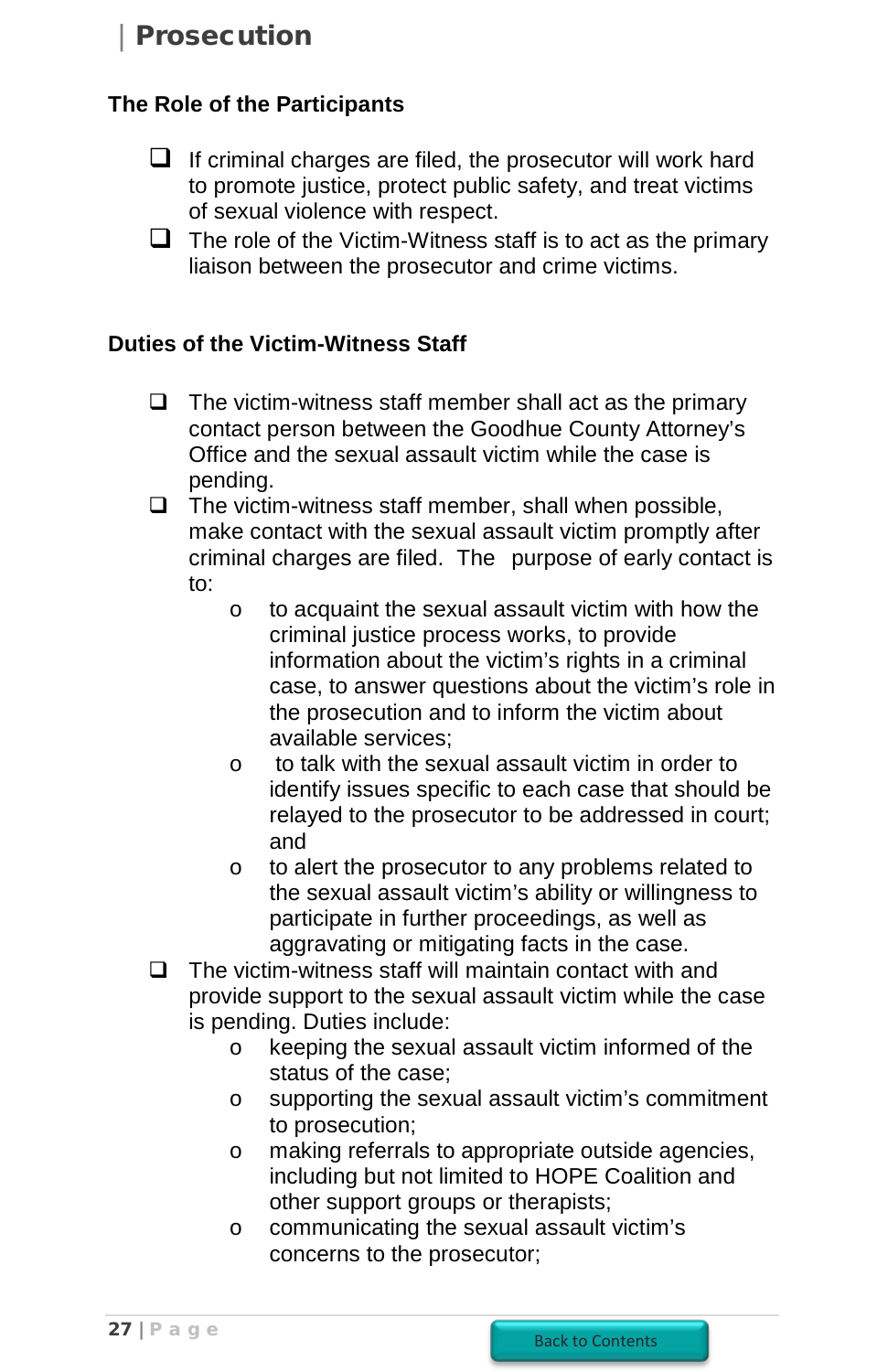- <span id="page-27-0"></span>o if known, conveying the sexual assault victim's wishes regarding disposition to the prosecutor and/or arranging a face to face meeting or telephone conference with the sexual assault victim so the prosecutor can inform the victim of the available legal options in a criminal case regarding disposition;
- o explaining the prosecutor's and/or the court's decision regarding disposition of the case;

## **Charging Decision**

- o The prosecutor will review reports provided by law enforcement officers and make a prompt decision regarding whether to charge, to decline, or to request additional investigation.
- o If additional investigation is needed, the prosecutor will promptly notify the investigating officer in writing of the specific follow-up needed to secure all relevant evidence tending to corroborate a sexual assault victim's testimony.
- o If the decision is to decline prosecution, the prosecutor will draft a memorandum to the investigator and notify them of the reason for declining prosecution.
- o The prosecuting attorney will send a copy of the decline of prosecution memorandum to the sexual assault victim and be willing to conduct a follow up meeting should the sexual assault victim need further explanation of the charging decision.
- o If charges are filed, the prosecutor will draft the criminal complaint. The prosecutor will protect the identity of the sexual assault victim in the charging document and wherever else possible.
- o If charges are filed, the victim-witness staff will:
	- Notify the sexual assault victim of charges;
	- Provide sexual assault victims with information regarding victim rights;
	- **Advise sexual assault victim of scheduled** hearings and status of case;
	- **Ensure victim is provided with a Victim** Rights brochure;
	- **Provide sexual assault victim information** regarding the Crime Victims Reparations Board;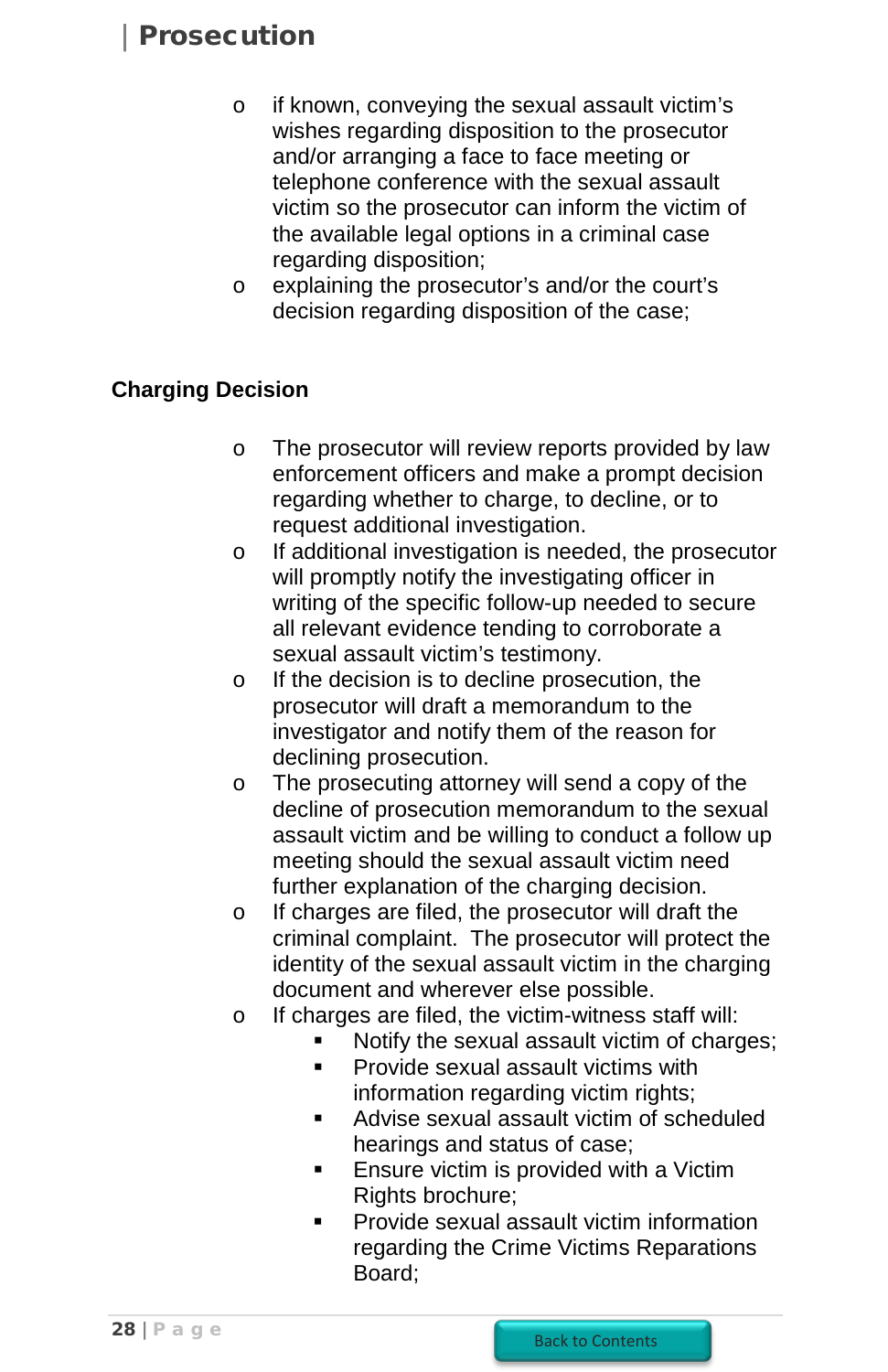- **Provide sexual assault victim with** information of services provided by HOPE Coalition;
- **Ensure victim receives referral information** for counseling and other community resources.

## <span id="page-28-0"></span>**Bail Hearing**

- o The prosecutor shall take into consideration the safety and specific requests of the victim when requesting bail and/or conditions of release.
- o The prosecutor shall request a No Contact Order prohibiting the defendant from having contact with the victim, contact with other persons who may have been present during the sexual assault, and contact with a particular group profile the defendant may target.
- o The prosecutor shall request a No Contact Order that prohibits the defendant's presence at or near the victim's residence and place of employment as well as contact by telephone, email, writing, or through third parties.
- o The prosecutor should be aware that a victim might also seek a separate civil order for protection or harassment restraining order, a violation of which is a crime. Victim Services Staff will provide victims with contact information for the HOPE Coalition so that an advocate could, if requested, generally describe the procedure needed to be followed to obtain an order for protection and/or assist sexual assault victims with obtaining an order for protection.

#### **Definitions**

o "No contact order" – an order by the Judge as part of the pretrial proceedings in a criminal case that prohibits a criminal defendant from having direct contact (i.e. email, text message, phone, face to face) or indirect contact via a third party with the victim. A violation of a "no contact order" constitutes a condition of release violation and should be reported to law enforcement who will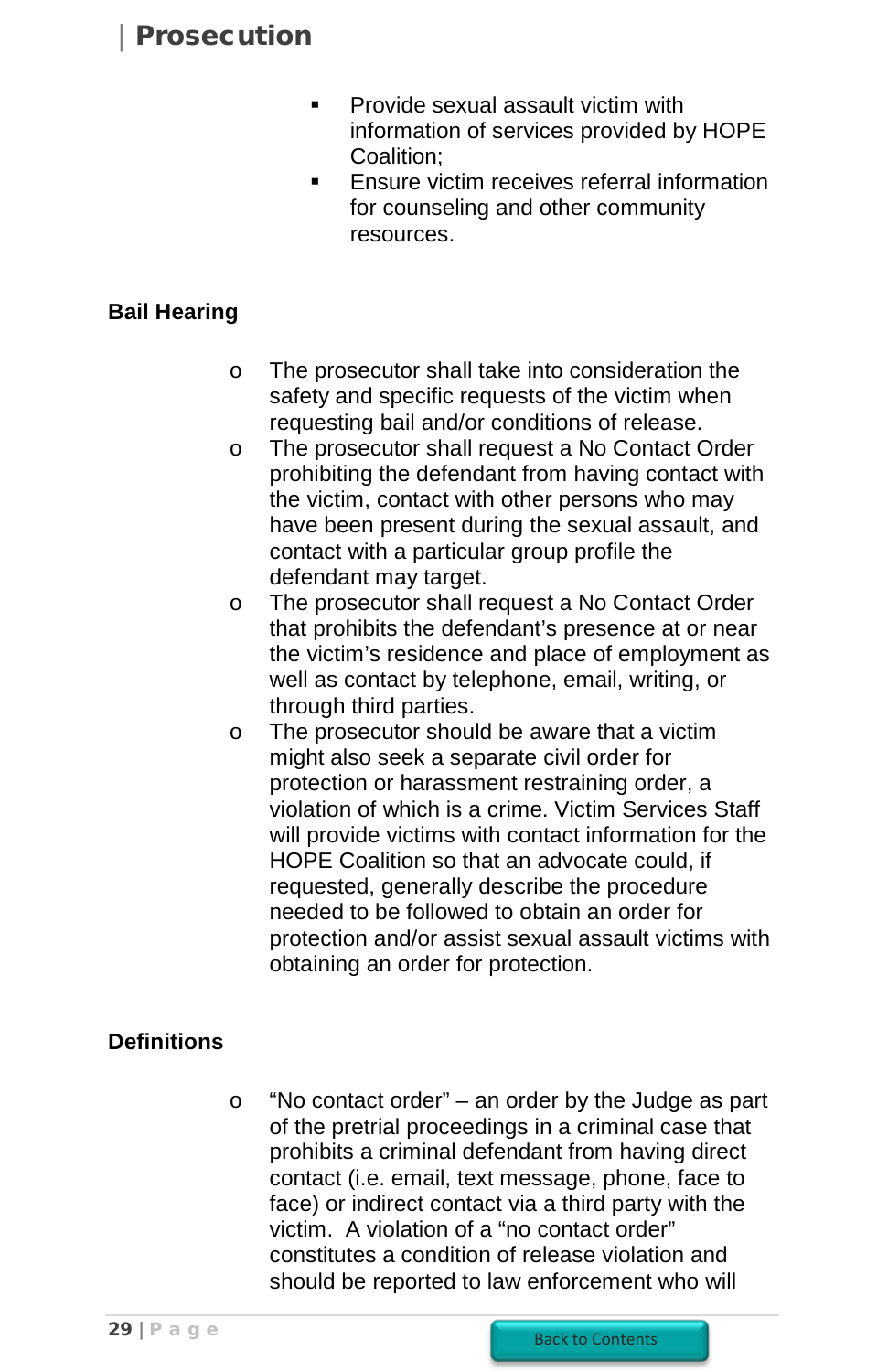<span id="page-29-0"></span>forward the report to the Goodhue County Attorney's Office. The prosecutor is permitted to use the information to make an application to the Court for a review of the conditions of release.

- $\circ$  "Order for Protection" a civil order issued by the Judge that prohibits a specific person from having contact, direct or indirect, with the victim. In order to apply for and receive an Order for Protection, the victim must be able to show that he or she is connected to the other person because he or she is the spouse, former spouse, parent, child, related by blood, currently living with the person, formally lived with the person, have a child in common, been involved in a significant romantic or sexual relationship, or in the case of a man and woman, the woman is pregnant and the man is alleged to be the father. A violation of the Order for Protection by the defendant is a separate crime. Law enforcement officers with probable cause to believe that a valid Order for Protection has been violated may make an arrest.
- o "Harassment Restraining Order" a civil order Judge that prohibits a specific person from having contact, direct or indirect, with the victim. In order to apply for and receive a Harassment Restraining Order, the victim is required to show a single act or series of repeated acts of physical or sexual assault. No additional form of relationship is required. A violation of the Harassment Restraining Order is a separate crime. Law enforcement officers with probable cause to believe that a valid Harassment Restraining Order has been violated may make an arrest.
- o The prosecutor or a member of the victim witness staff will explain to a victim that a civil order for protection or harassment restraining order will remain in effect after the criminal case has been completed.

#### **Pre-Trial Proceedings**

o The Victim-Witness Staff shall keep the victim informed of the dates, times, and places of court hearings and shall also inform the victim that he/she has the right to attend all hearings. That,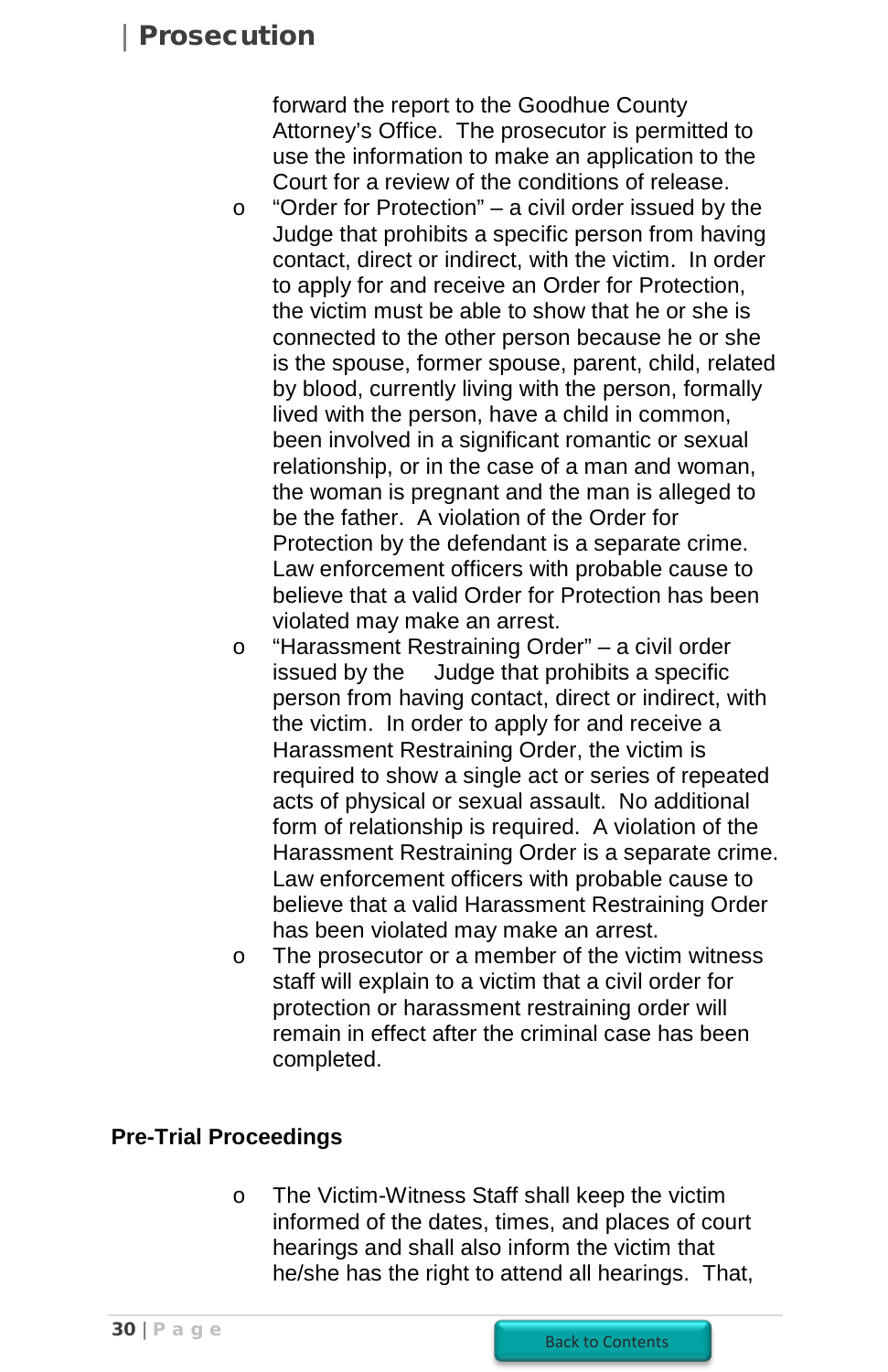<span id="page-30-0"></span>whenever possible, if a victim attends a pretrial hearing; a member of the Victim-Witness staff shall sit with the victim in the courtroom. The prosecuting attorney shall make reasonable efforts to speak with victims who attend pretrial hearings to answer any questions they may have and to keep them informed of the status of the hearing.

- o The prosecutor will make reasonable efforts to avoid requiring any victim testimony at pre-trial hearings, including contested omnibus hearings.
- $\circ$  That in cases where a court dismisses for a lack of probable cause the prosecutor with assistance from the Victim-Witness staff shall immediately notify the victim to inform them of the court's decision and answer any questions. That in rare cases where a prosecutor dismisses criminal sexual conduct charges, the prosecutor will file a written motion containing the specific reasons for the dismissal. The prosecutor along with members of the Victim Witness staff should explain the reasons for the decision to dismiss to the victim and seek any further input from the sexual assault victim regarding the decision.

#### **Trial Preparation**

- o If possible, the prosecutor will conduct a face to face meeting with the victim and other witnesses prior to the trial. Members of the Victim Witness staff shall be present during the meeting and a victim advocate may also participate in these meetings whenever possible.
- o The prosecutor and/or victim witness staff will advise the sexual assault victim and witnesses that any harassment of the victim or other witnesses by the defense or others working for the defense should be reported immediately to the County Attorney's Office and law enforcement. Harassment of the victim or witnesses, such as calls, emails, text message, or visits from the defendant, third parties, defense attorneys or investigators, in which the person in any way attempts to discourage the victim or witness from testifying in a certain matter could constitute a new crime or a violation of the conditions of release.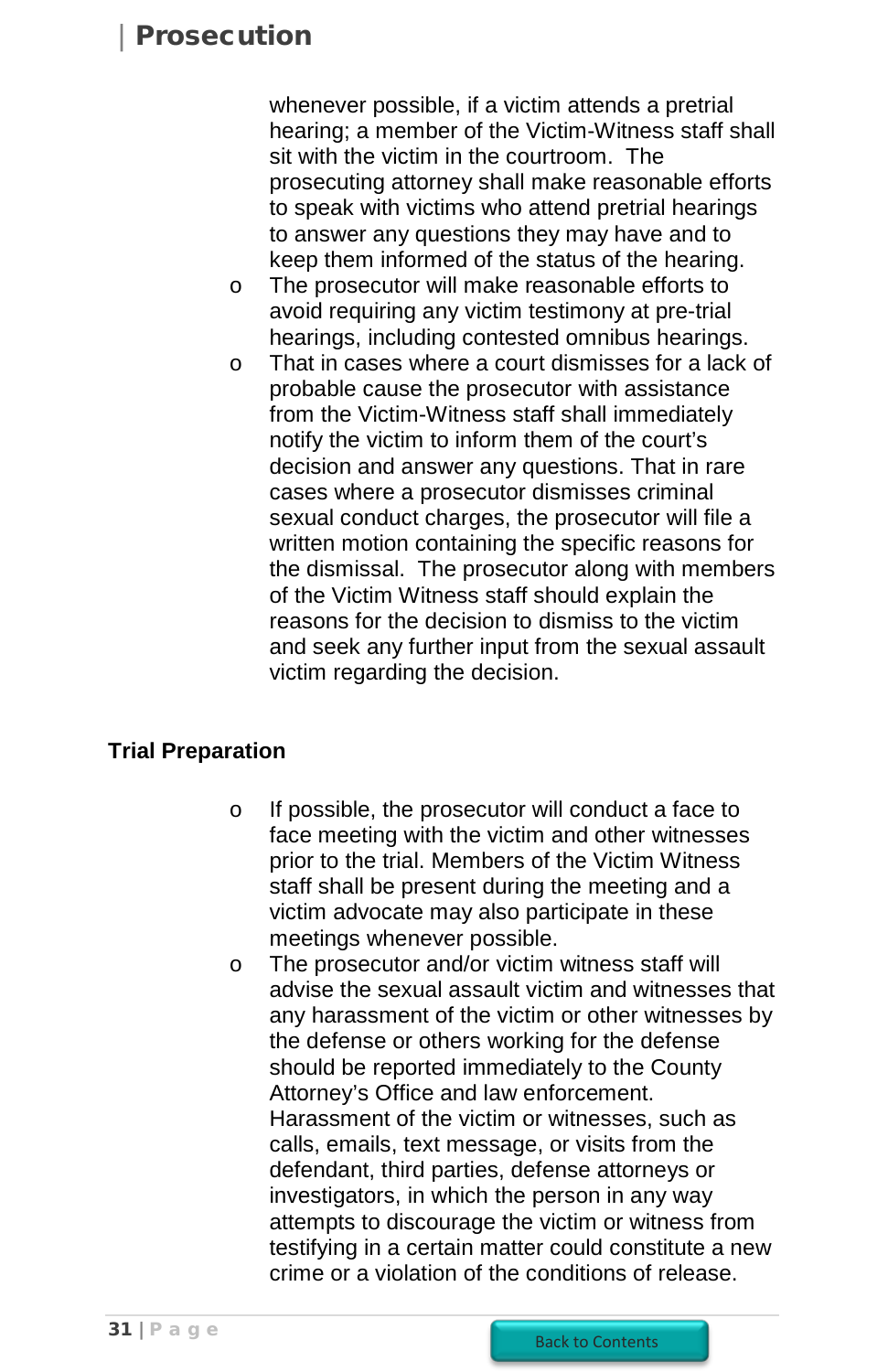- o That during trial proceedings the Goodhue County Attorney's Office will provide a separate waiting area for the victim and the victim's family and friends, to avoid unnecessary contact with the defendant and the defendant's witnesses during any court proceedings.
- o A sequestration order is a court order that keeps all witnesses separate from each other and also prohibits witnesses from talking to each other about the pending case until each witness has testified or has been dismissed as a witness. That if the court issues a sequestration order the prosecutor will inform the victim and all witnesses for the State that they are prohibited from discussing the case with any persons until they have testified. The prosecutor will also inform the victim and all State witnesses that under no circumstances should they talk about the case with members of the jury.
- o The prosecutor and victim witness staff will explain to the victim that he or she would not be able to have access to the courtroom until he or she has testified. However, after testifying, the victim should be provided with access to the courtroom, if requested.
- o The victim-witness staff will:
	- Work to accommodate special needs of the victim and other witnesses during trial;
	- Provide ongoing support;
	- Coordinate services with communitybased advocate, if appropriate;
	- Provide regular trial status updates to sexual assault victim and updates to other witnesses as requested by the prosecutor;
	- If available, attend court proceedings;
	- Notify the victim of trial outcome. Facilitate further contact with the prosecutor if needed, including responding to victim's questions/concerns regarding the verdict.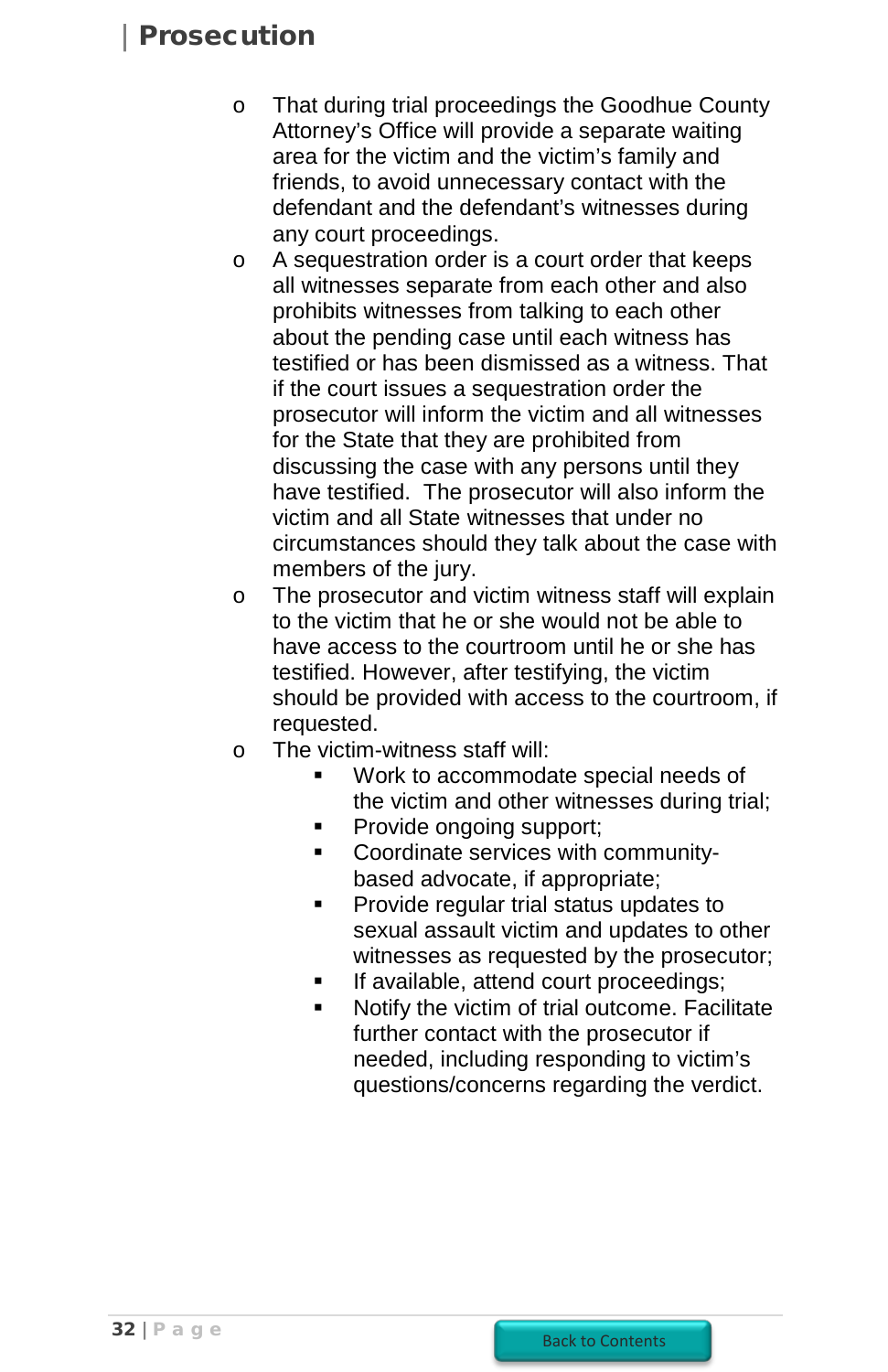### <span id="page-32-0"></span>**Guilty Pleas, Jury Verdicts, and Pre-Sentence Procedures**

- o The prosecutor has the sole responsibility for entering into plea negotiations. Any settlement offer advanced by the prosecutor will be made on the basis of available evidence as well as the ability to prove each element of each offense beyond a reasonable doubt.
- o The prosecutor will seek input from victims whenever possible prior to entering into a plea agreement. The prosecutor will also inform the victim that they have a right to express their opinions regarding the outcome of the case, but that it is the job of the prosecutor to make the final decision.
- o The prosecutor shall notify the victim of all terms and conditions of the plea agreement whenever a plea agreement is reached between the prosecution and defense.
- o The prosecutor with assistance from victim witness staff members shall make reasonable efforts to immediately notify victims of the outcome of a jury or court trial. The prosecutor and victim witness staff members shall be available to answer questions about the verdict and court processes.
- o The victim-witness staff will:
	- Notify victim of result of the plea negotiations or trial.
	- Advise victim of the date and time of the sentencing hearing.
	- **Advise victim of rights pertaining to the** pre-sentence investigation and the sentencing hearing.
	- **If necessary, assist victim in submitting** restitution request and impact statement.
- o The prosecutor or victim witness staff will inform the victim that he or she has the opportunity to present a victim impact statement as part of the sentencing process. The victim witness staff member will provide the victim with a pamphlet explaining what types of information is normally included within a victim impact statement.
- o The victim witness staff member will inform the victim that she or he has the opportunity to make a victim impact statement in open court at the Sentencing Hearing. The victim witness staff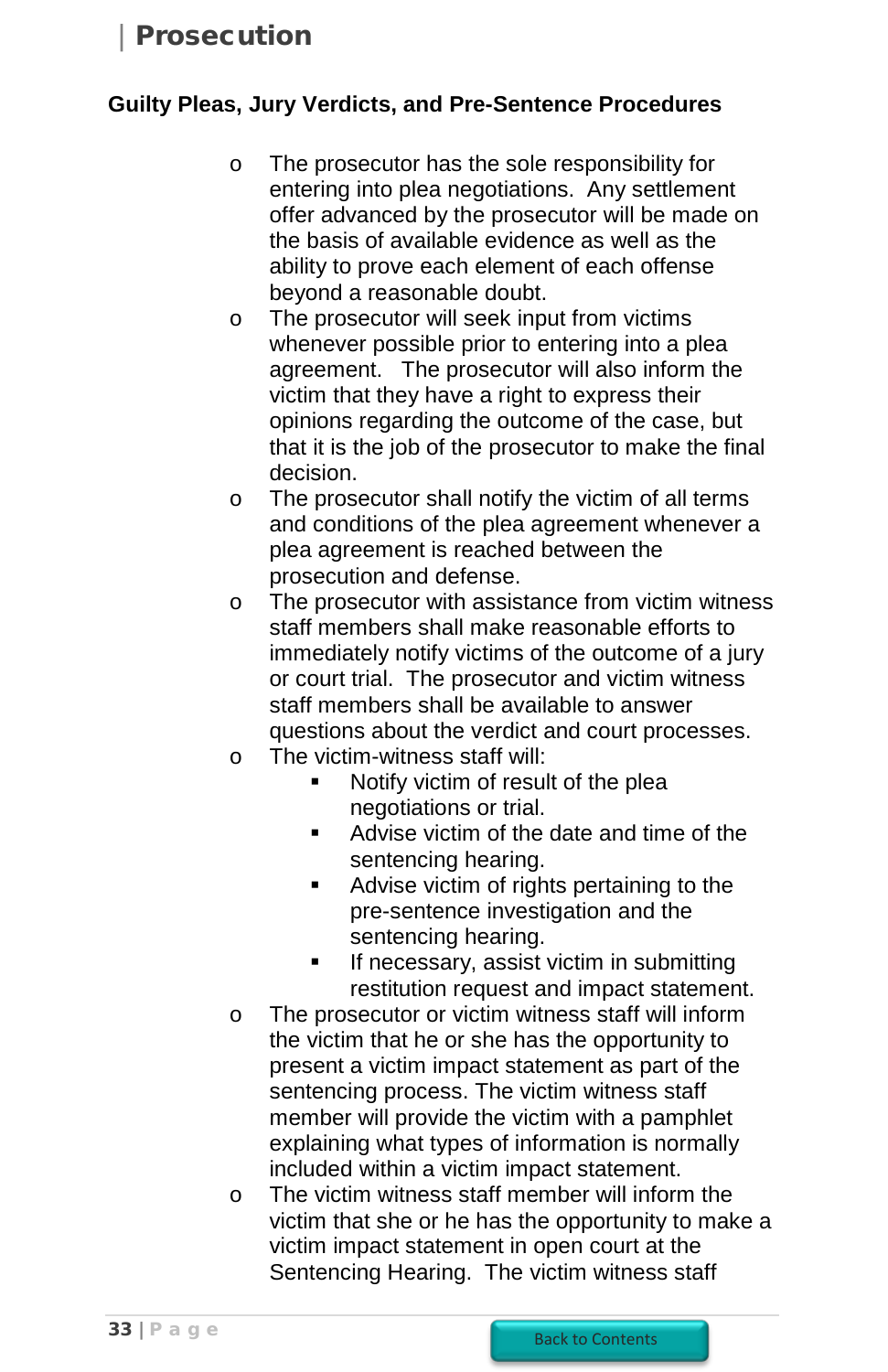<span id="page-33-0"></span>member will inform the victim that he or she has the option to provide an oral statement to the Court, to read a written statement in open court, or to have a written statement be read in open court by the prosecutor, a victim witness staff member, or by an Advocate.

o Prior to the sentencing hearing the prosecutor or victim witness staff and a representative from the Minnesota Department of Corrections will attempt to gather information about the amount of any restitution, if any, sought by the victim for expenses incurred as a direct result of the sexual assault.

#### **Post-Sentence Procedures**

- o Once the sentencing hearing has been completed, a victim witness staff member will send a letter to the victim stating the terms and conditions of the sentence.
- o A member the victim witness staff will provide victims with information about inmate release notification as well as providing information regarding assistance from the Crime Victim Reparations Board.
- o Whenever possible, the prosecutor or victim services coordinator with the assistance of the Minnesota Attorney General's Office will also keep sexual assault victims informed regarding the status and timeliness of any appeals the defendant files.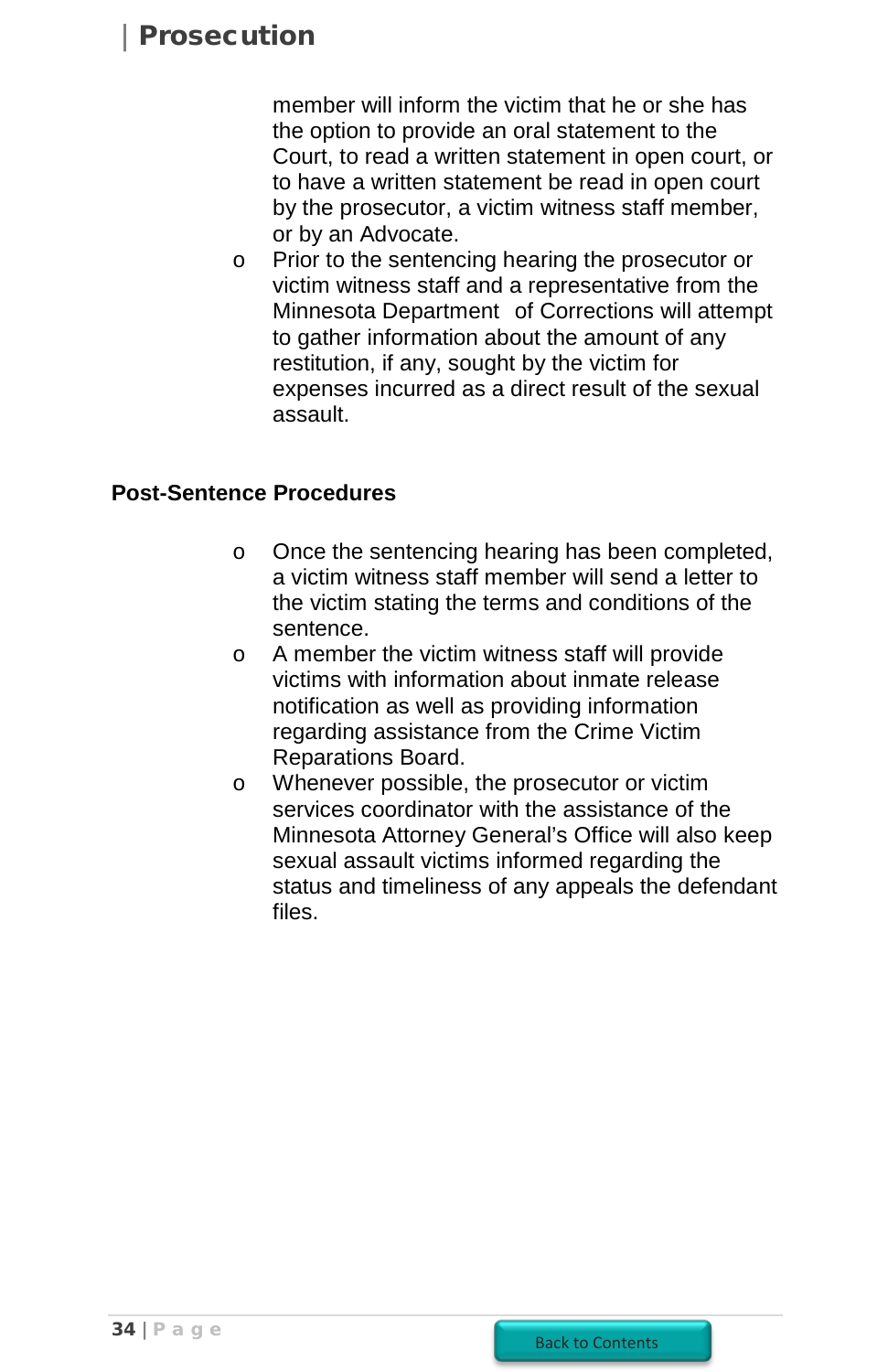# <span id="page-34-1"></span>Corrections

<span id="page-34-0"></span>The Department of Corrections strives to be victim-centered in providing services to sexual assault victims and survivors. The Department of Corrections will work with the prosecutor, advocates, and sexual assault victims to accomplish the best possible outcomes in the process.

### **Process**

In order to provide services to victims, the Minnesota Department of Corrections will commit to the following victim rights procedures:

- $\Box$  The corrections agent will make a good faith effort to contact the victim or victim's legal guardian with regard to release requests, pre-trial supervision, pre-sentence/predisposition investigations, and post-sentence supervision of the offender.
- $\Box$  If there is a victim advocate, contact can be established through the advocate.
- $\Box$  When the victim's whereabouts are unknown and the victim doesn't respond to phone calls or letters, corresponding county attorney's office will be contacted.
- $\Box$  Contact will be made in the victim's primary language.
- $\Box$  The corrections agent will ensure the victim's personal information is kept confidential from the offender.
- $\Box$  Once contact is established with the victim, the corrections agent will provide the following information to the victim or the victim's legal guardian:
	- o The correction's agent name and telephone number.
	- o Explain to victim's their right to make an impact statement to the Courts in regards to sentencing of the offender, their right to present that impact statement, or if they do not wish to appear before the Court that the statement can be presented to the Court in a confidential manner.
	- o The status of any "no contact" orders that may exist.
	- o Explanation of "no contact" court orders and the responsibility of the offender to comply with such orders.
	- o The status of restitution amounts ordered by the court.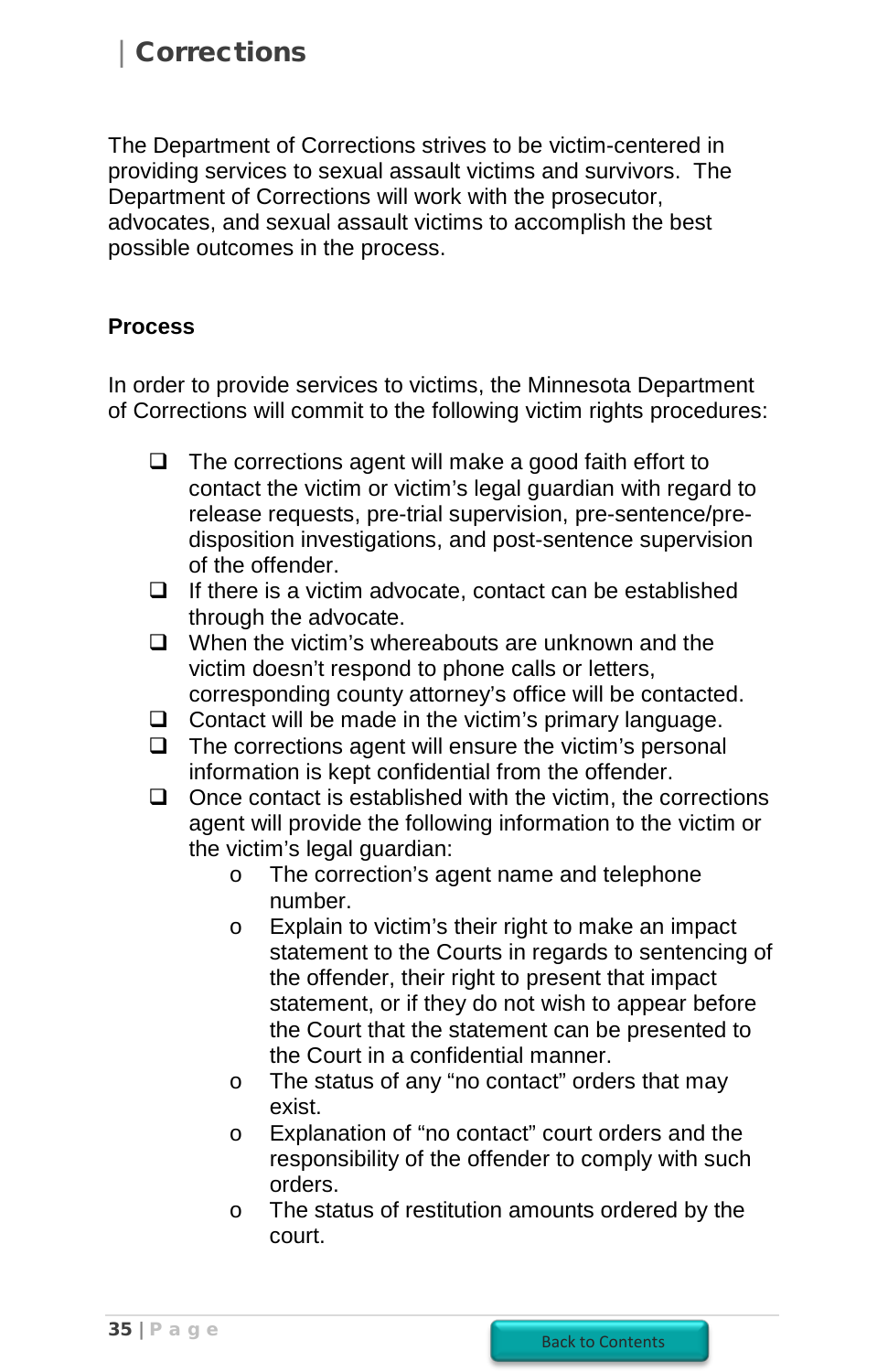# **Corrections**

- o Information about how to access prison and/or jail records, and provide access to the VINE system.
- o Whereabouts and possible release dates of offender, if incarcerated in jail or prison.
- o If victim requests or expresses interest in a faceto-face meeting with the offender, provide victim information about services available through victim offender mediation and victim contact procedures through sex offender treatment.

In order to hold offenders accountable, the Minnesota Department of Corrections will do the following:

- $\Box$  Conduct pre-sentence/pre-dispositional investigations ordered by the court:
	- o Review offender's prior criminal record and all prior pertinent information.
	- o Meet with the offender personally.
	- o Conduct appropriate collateral research necessary to prepare a comprehensive report.
	- o Review Minnesota Sentencing Guidelines and complete required sentencing guidelines worksheets.
	- o Schedule psychosexual evaluation for the offender.
	- o Schedule the court orders for diagnostic screening such as chemical dependency assessments, mental health assessments, gambling screens, domestic abuse assessments, etc.
	- o Recommend a fair, reasonable, and appropriate offender sanction to the court taking into consideration the victim, public safety and offender accountability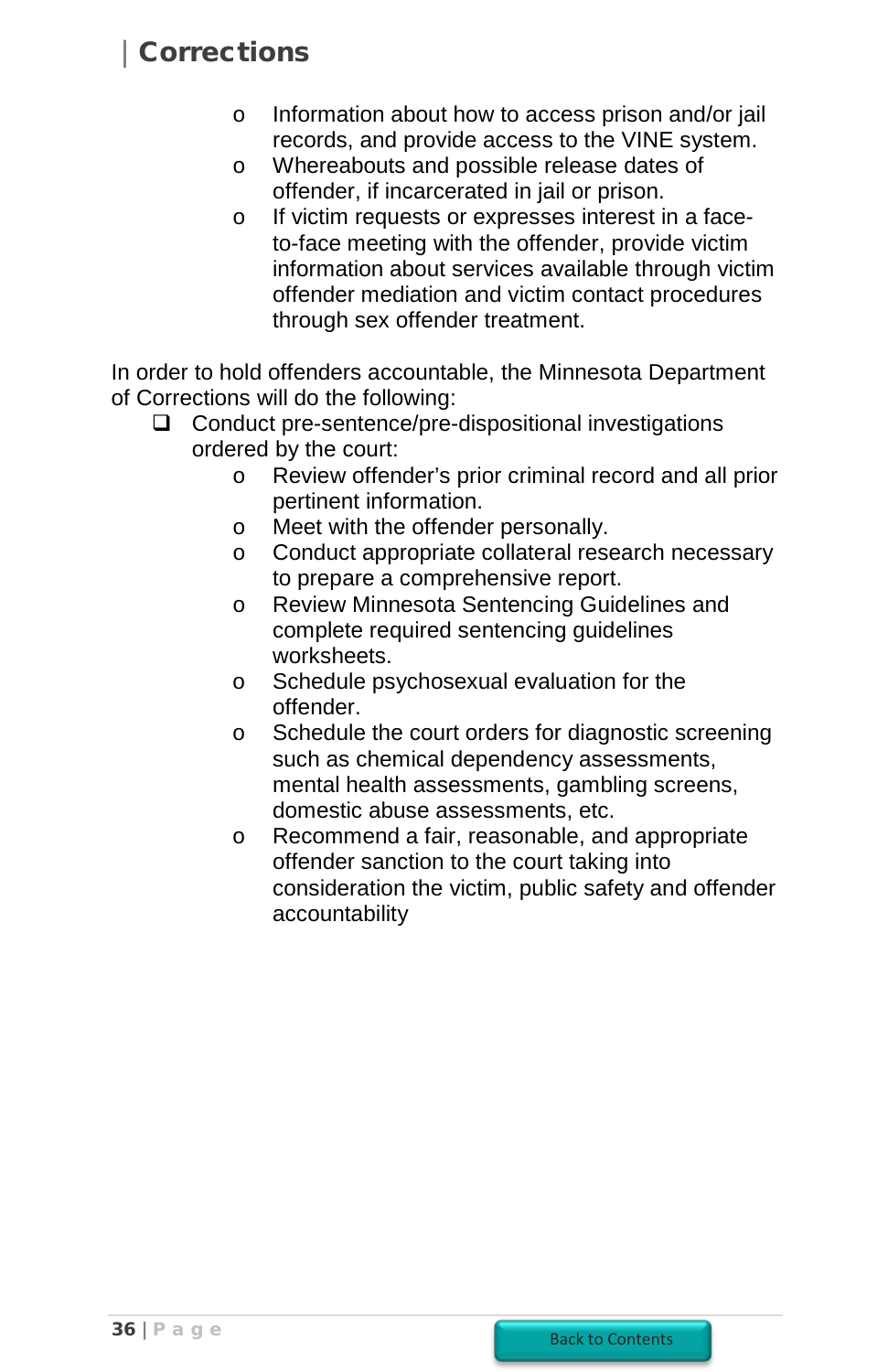# **Resources**

<span id="page-36-0"></span>Child Sexual Abuse Prevention Stop it Now <http://www.stopitnow.org/>

Mandated Reporting Guidelines and Information Minnesota Department of Human Services [Child Protection Information](http://www.dhs.state.mn.us/main/idcplg?IdcService=GET_DYNAMIC_CONVERSION&RevisionSelectionMethod=LatestReleased&dDocName=id_000152) [Reporting Child Abuse and Neglect: A Resource Guide for](https://edocs.dhs.state.mn.us/lfserver/Public/DHS-2917-ENG)  [Mandated Reporters in English \(PDF\).](https://edocs.dhs.state.mn.us/lfserver/Public/DHS-2917-ENG)

Medical Forensic Resources MNCASA <http://mncasa.org/medical-forensic-resources>

Minnesota Coalition Against Sexual Assault Sexual Violence Justice Institute <http://www.mncasa.org/svji>

Sexual assault crisis programs throughout Minnesota RapeHelpMn.org <http://rapehelpmn.org/find-help/>

Sexual Violence Prevention Program Minnesota Department of Health <http://www.health.state.mn.us/injury/topic/svp/>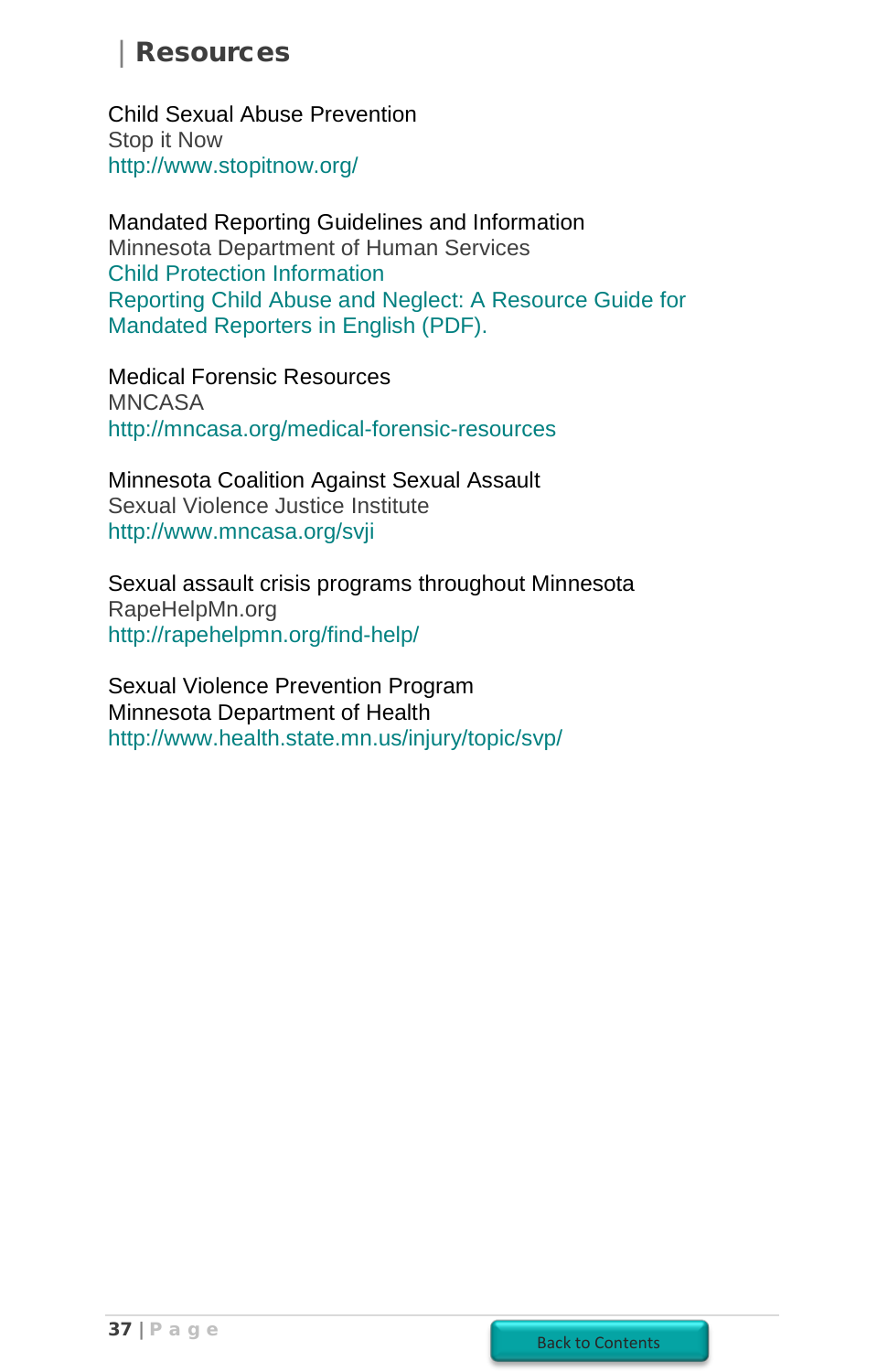## <span id="page-37-0"></span>Index

## *A*

[Acknowledgements · 4](#page-3-0) [Advocacy](#page-7-0) [Civil Justice · 12](#page-11-0) [Community Agencies · 12](#page-11-0) [Corrections · 11](#page-10-0) [Criminal Justice · 11](#page-10-0) [Flowchart · 8](#page-7-0) [Initial Contact · 9](#page-8-0) [Medical Advocacy · 10](#page-9-0) [Victim Crisis · 9](#page-8-1) Anonymous Reporting · [4,](#page-3-0) [14,](#page-13-0) [17,](#page-16-0) [22](#page-21-0) [Acknowledgements · 4](#page-3-0) [Flowchart · 17](#page-17-0) Law Enforcement [· 14,](#page-13-0) [17](#page-16-0) Medical · [22](#page-21-0)

## *C*

Corrections [Process · 35](#page-34-1)

## *L*

Law Enforcement Anonymous Reporting · See Anonymous Reporting [Dispatchers Response · 14](#page-13-0) Flowchart  $\cdot$  13 [Initial Responding Officers](#page-13-0)  · [14](#page-13-0) [Medical Facility · 17](#page-16-0)

[Primary Investigating](#page-14-0)  [Officer · 15](#page-14-0)

## *M*

[Medical](#page-18-0) Anonymous Reporting · See Anonymous Reporting [Criteria · 21](#page-20-0) [Evidence Collection · 22](#page-21-2)  [Flowchart · 19](#page-18-0) [Presentation to Hospital ·](#page-19-0)   $20$ [Registration and Billing ·](#page-22-0)  [23](#page-22-0)

## *P*

[Prosecution](#page-25-0) [Bail Hearing · 29](#page-28-0) [Charging Decision · 28](#page-27-0) [Definitions · 29](#page-28-0) [Duties of Victim-Witness](#page-26-0)  [Staff · 27](#page-26-0) [Guilty Pleas, Jury Verdicts,](#page-32-0)  [and Pre-Sentence · 33](#page-32-0) [Post-Sentence · 34](#page-33-0) [Pre-Trial · 30](#page-29-0) [Role of participants · 27](#page-26-1) Trial  $\cdot$  31 [Prosecution/Corrections](#page-25-0) [Flowchart · 26](#page-25-0)